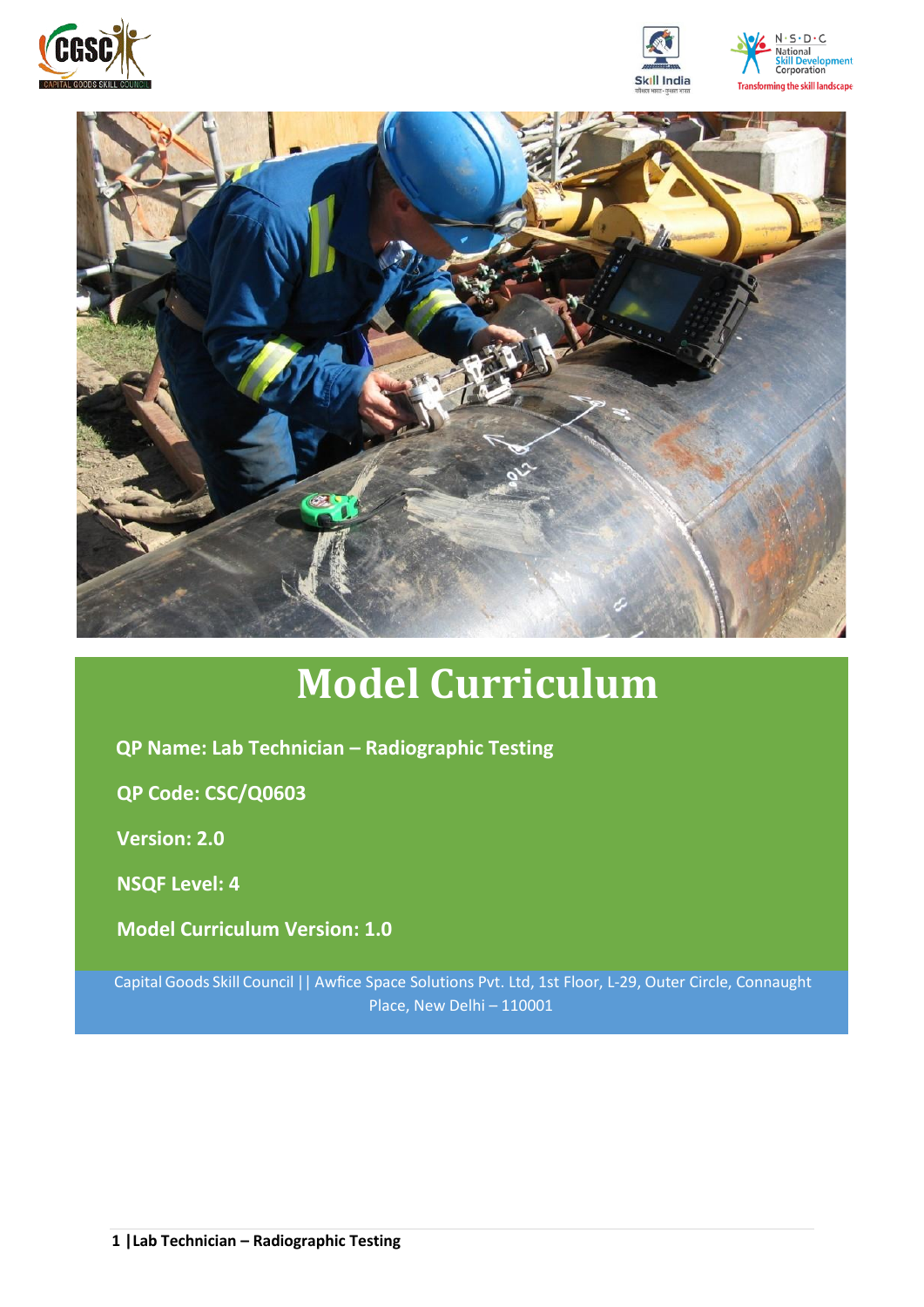



## **Table of Contents**

| Module 1: Introduction to the role of a Lab Technician - Radiographic Testing 7 |  |
|---------------------------------------------------------------------------------|--|
|                                                                                 |  |
| Module 3: Process of coordinating with co-workers to achieve work efficiency 12 |  |
| Module 4: Process of carrying out radiographic testing on various materials14   |  |
|                                                                                 |  |
|                                                                                 |  |
|                                                                                 |  |
|                                                                                 |  |
|                                                                                 |  |
|                                                                                 |  |
|                                                                                 |  |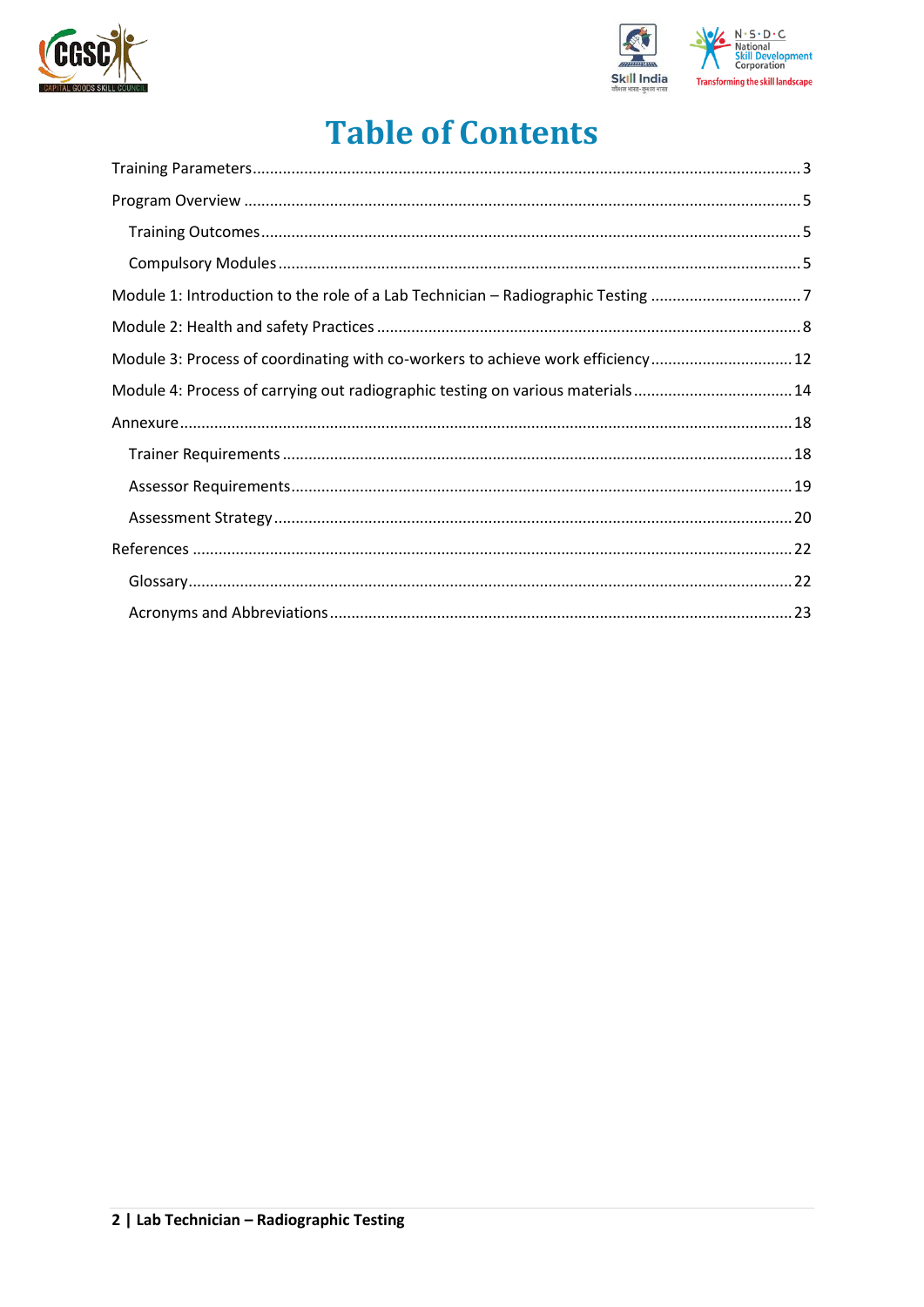



## **Training Parameters**

<span id="page-2-0"></span>

| <b>Sector</b>                                                     | Capital Goods                                                                                                                                                                                                                                                                                                                                   |  |  |  |
|-------------------------------------------------------------------|-------------------------------------------------------------------------------------------------------------------------------------------------------------------------------------------------------------------------------------------------------------------------------------------------------------------------------------------------|--|--|--|
| <b>Sub-Sector</b>                                                 | Machine Tools, Dies, Moulds and Press Tools, Plastics<br>Manufacturing Machinery, Textile Manufacturing Machinery,<br>Process Plant Machinery, Electrical and Power Machinery, Light<br><b>Engineering Goods</b>                                                                                                                                |  |  |  |
| Occupation                                                        | Quality                                                                                                                                                                                                                                                                                                                                         |  |  |  |
| Country                                                           | India                                                                                                                                                                                                                                                                                                                                           |  |  |  |
| <b>NSQF Level</b>                                                 | $\overline{4}$                                                                                                                                                                                                                                                                                                                                  |  |  |  |
| Aligned to NCO/ISCO/ISIC Code                                     | <b>NCO-2015/NIL</b>                                                                                                                                                                                                                                                                                                                             |  |  |  |
|                                                                   | 8th Class Pass + ITI (2years) with 2 years of experience in the<br>relevant field<br><b>OR</b><br>10th Class Pass with 2 years of experience in the relevant<br>field                                                                                                                                                                           |  |  |  |
| <b>Minimum Educational Qualification and</b><br><b>Experience</b> | <b>OR</b><br>10th Class Pass + ITI (1 year) with 1 year of experience in the<br>relevant field<br><b>OR</b><br>10th Class Pass + ITI (2 years)<br><b>OR</b><br>12th Class Pass with 6 months of experience in the relevant<br>field<br><b>OR</b><br>Certified in NSQF-L3 Operator - Quality with 2 years of<br>experience in the relevant field |  |  |  |
| <b>Pre-Requisite License or Training</b>                          | <b>NA</b>                                                                                                                                                                                                                                                                                                                                       |  |  |  |
| <b>Minimum Job Entry Age</b>                                      | 18 Years                                                                                                                                                                                                                                                                                                                                        |  |  |  |
| <b>Last Reviewed On</b>                                           | <b>NA</b>                                                                                                                                                                                                                                                                                                                                       |  |  |  |
| <b>Next Review Date</b>                                           | <b>NA</b>                                                                                                                                                                                                                                                                                                                                       |  |  |  |
| <b>NSQC Approval Date</b>                                         | <b>NA</b>                                                                                                                                                                                                                                                                                                                                       |  |  |  |
| <b>QP Version</b>                                                 | 2.0                                                                                                                                                                                                                                                                                                                                             |  |  |  |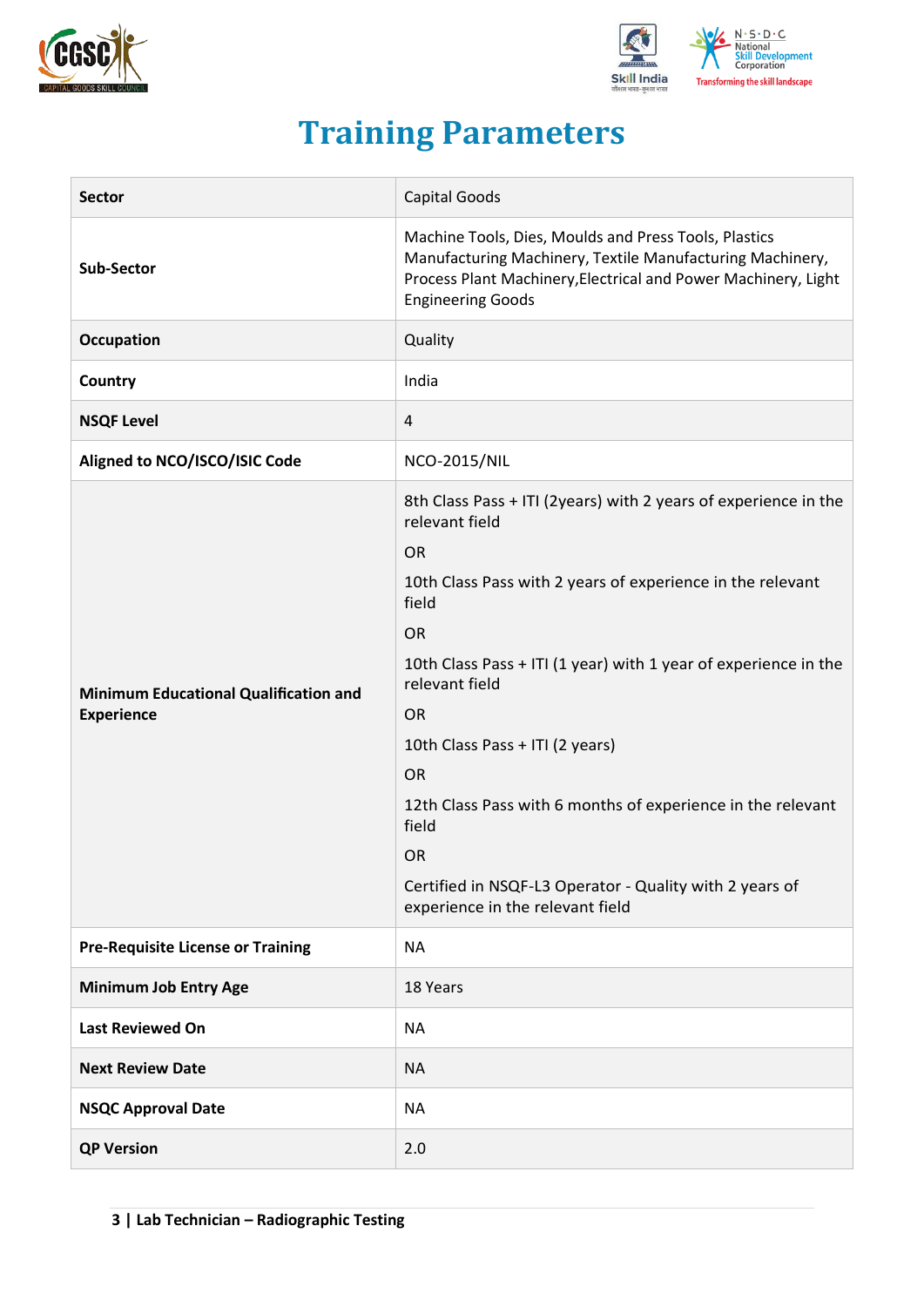



| <b>Model Curriculum Creation Date</b>    | <b>NA</b> |
|------------------------------------------|-----------|
| <b>Model Curriculum Valid Up to Date</b> | <b>NA</b> |
| <b>Model Curriculum Version</b>          | 1.0       |
| <b>Minimum Duration of the Course</b>    | 420 Hours |
| <b>Maximum Duration of the Course</b>    | 420 Hours |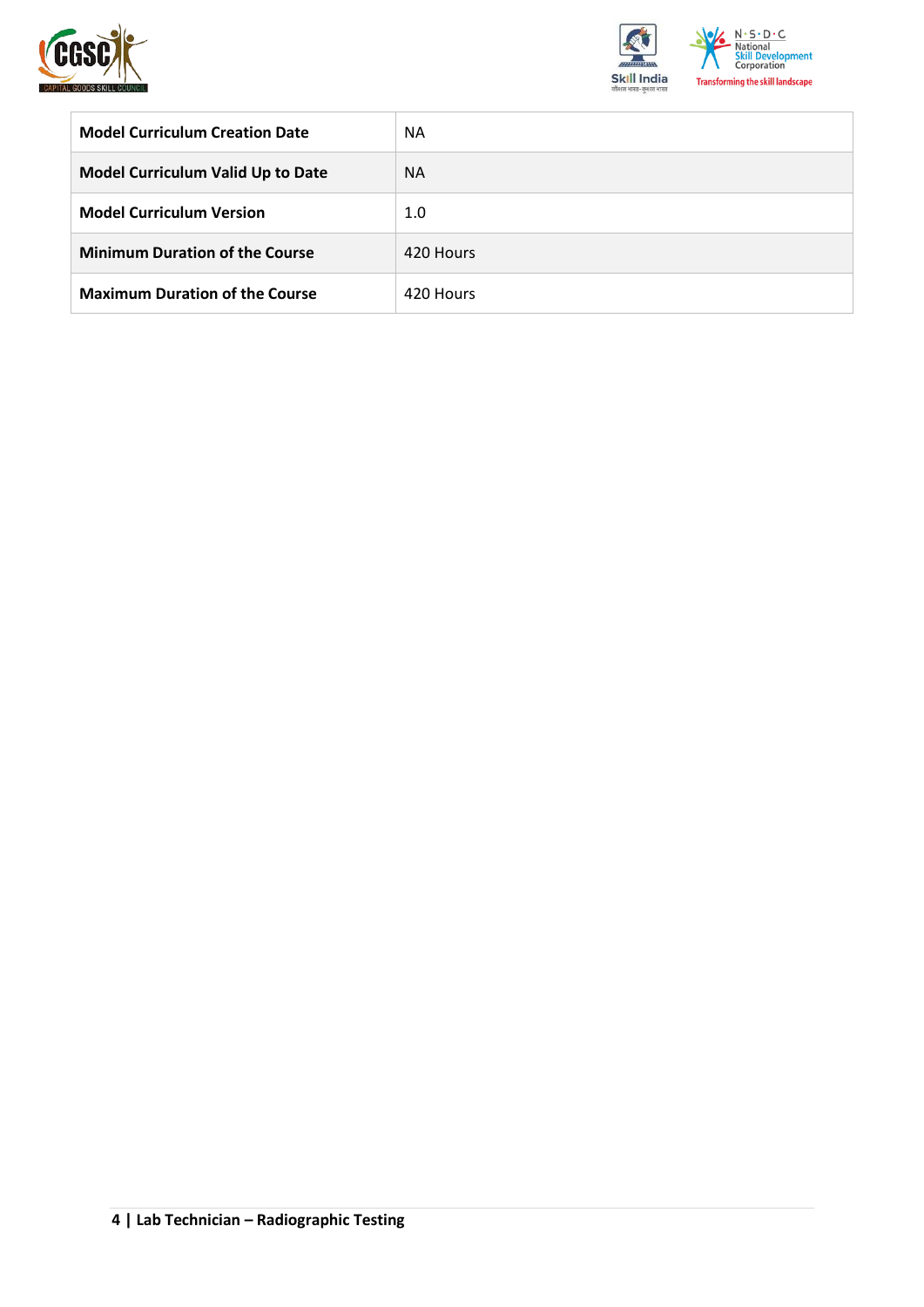



## **Program Overview**

<span id="page-4-0"></span>This section summarizes the end objectives of the program along with its duration.

#### <span id="page-4-1"></span>**Training Outcomes**

At the end of the program, the learner should have acquired the listed knowledge and skills to:

- Explain the importance of following the health and safety practices at work.
- Demonstrate ways to coordinate with co-workers to achieve work efficiency.
- Demonstrate the process of carrying out radiographic testing on various materials.

#### <span id="page-4-2"></span>**Compulsory Modules**

The table lists the modules and their duration corresponding to the Compulsory NOS of the QP.

| <b>NOS and Module Details</b>                                                                                                 | <b>Theory</b><br><b>Duration</b> | <b>Practical</b><br><b>Duration</b> | On-the-Job<br><b>Training Duration</b><br>(Mandatory) | <b>On-the-Job Training</b><br><b>Duration</b><br>(Recommended) | <b>Total</b><br><b>Duration</b> |
|-------------------------------------------------------------------------------------------------------------------------------|----------------------------------|-------------------------------------|-------------------------------------------------------|----------------------------------------------------------------|---------------------------------|
| <b>Bridge Module</b>                                                                                                          | 04:00                            | 00:00                               | 0:00                                                  | 00:00                                                          | 04:00                           |
| Module 1: Introduction to<br>the role of a Lab Technician<br>- Metal Testing                                                  | 04:00                            | 0:00                                | 0:00                                                  | 00:00                                                          | 04:00                           |
| <b>CSC/N1335 Follow the</b><br>health and safety practices<br>at work<br><b>NOS Version-2.0</b><br><b>NSQF Level-3</b>        | 20:00                            | 60:00                               | 0:00                                                  | 00:00                                                          | 80:00                           |
| Module 2: Health and safety<br>practices                                                                                      | 20:00                            | 60:00                               | 0:00                                                  | 00:00                                                          | 80:00                           |
| <b>CSC/N1336 Coordinate with</b><br>co-workers to achieve work<br>efficiency<br><b>NOS Version-2.0</b><br><b>NSQF Level-3</b> | 20:00                            | 60:00                               | 0:00                                                  | 00:00                                                          | 80:00                           |
| Module 3: Process of<br>coordinating with co-<br>workers to achieve work<br>efficiency                                        | 20:00                            | 60:00                               | 0:00                                                  | 00:00                                                          | 80:00                           |
| <b>CSC/N0603 Carry out</b><br>radiographic testing on<br>various materials<br><b>NOS Version-2.0</b><br><b>NSQF Level-4</b>   | 76:00                            | 180:00                              | 0:00                                                  | 00:00                                                          | 256:00                          |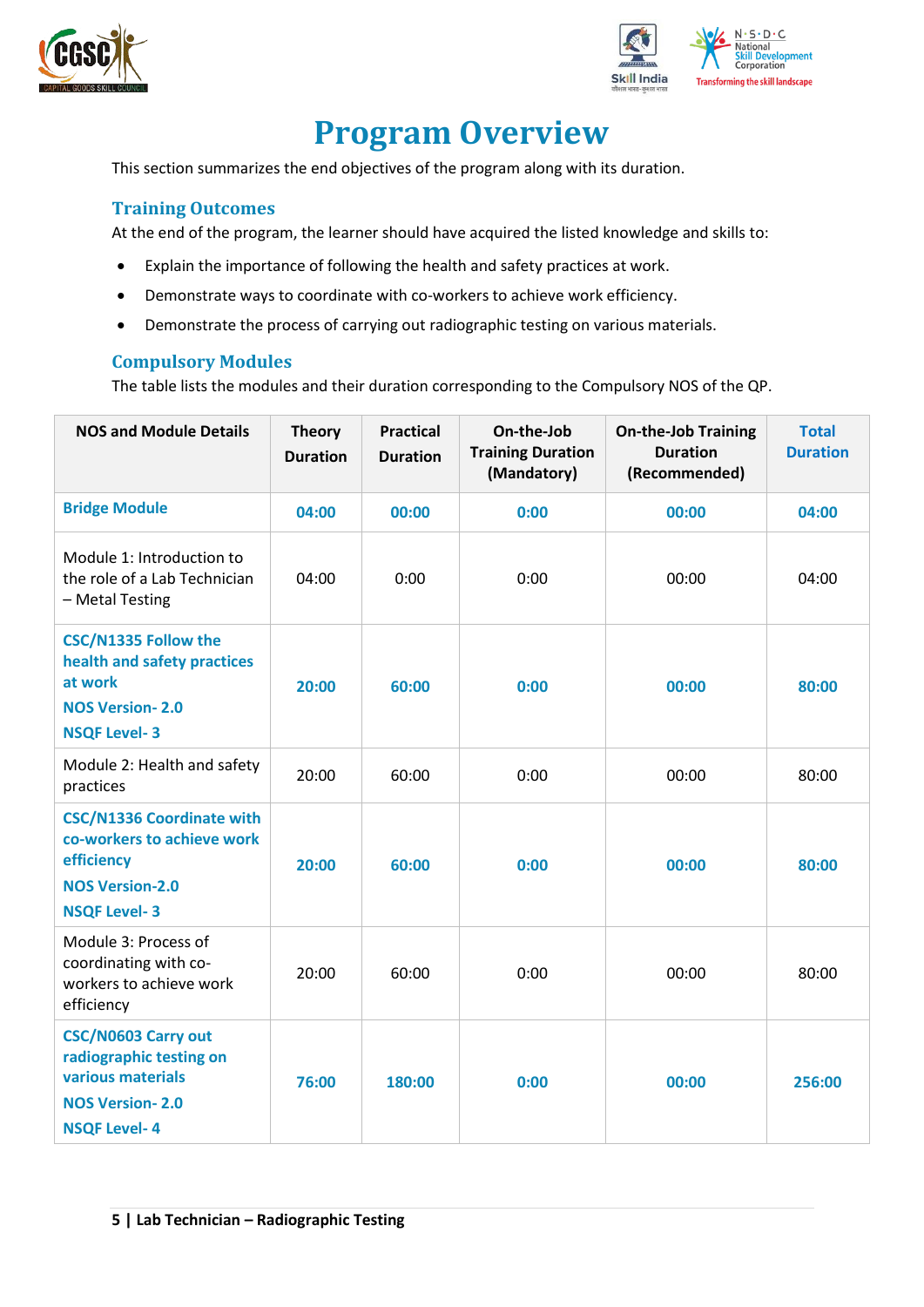



| Module 4: Process of<br>carrying out radiographic<br>testing on various materials | 76:00  | 180:00 | 0:00 | 00:00 | 256:00 |
|-----------------------------------------------------------------------------------|--------|--------|------|-------|--------|
| <b>Total Duration</b>                                                             | 120:00 | 300:00 | 0:00 | 00:00 | 420:00 |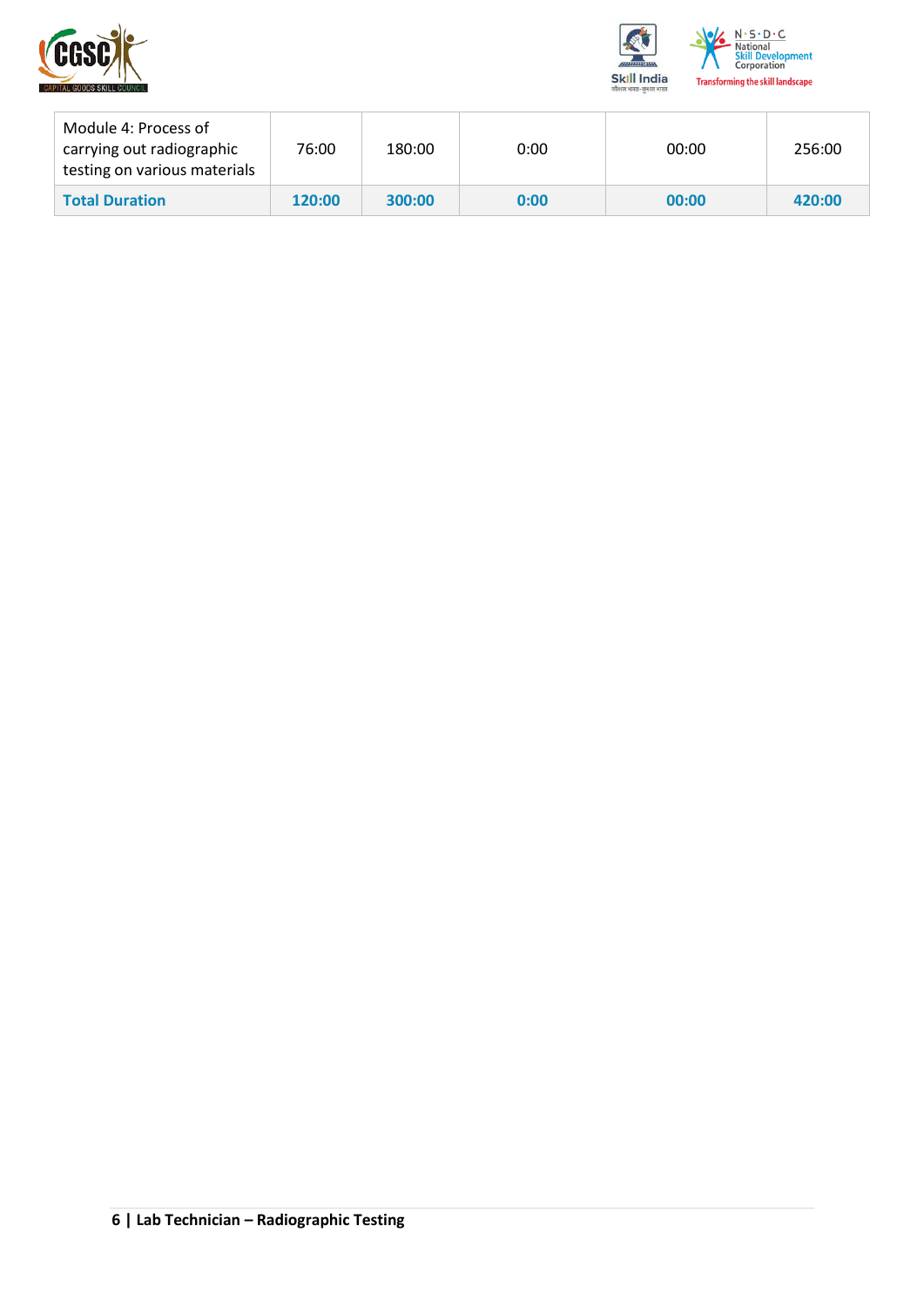



## **Module Details**

### <span id="page-6-0"></span>**Module 1: Introduction to the role of a Lab Technician – Radiographic Testing**

#### *Bridge Module*

#### **Terminal Outcomes:**

• Discuss the job role of a Lab Technician – Radiographic Testing.

| <b>Duration: 04:00</b>                                                                                    | <b>Duration: 0:00</b>                    |
|-----------------------------------------------------------------------------------------------------------|------------------------------------------|
| Theory – Key Learning Outcomes                                                                            | <b>Practical - Key Learning Outcomes</b> |
| Describe the size and scope of the<br>$\bullet$<br>capital good industry and its sub-<br>sectors.         |                                          |
| Discuss the role and responsibilities<br>$\bullet$<br>of a Lab Technician - Radiographic<br>Testing.      |                                          |
| Identify various employment<br>$\bullet$<br>opportunities for a Lab Technician -<br>Radiographic Testing. |                                          |
| <b>Classroom Aids</b>                                                                                     |                                          |
| Training Kit - Trainer Guide, Presentations, Whiteboard, Marker, Projector, Laptop, Video Films           |                                          |
| <b>Tools, Equipment and Other Requirements</b>                                                            |                                          |
| <b>NA</b>                                                                                                 |                                          |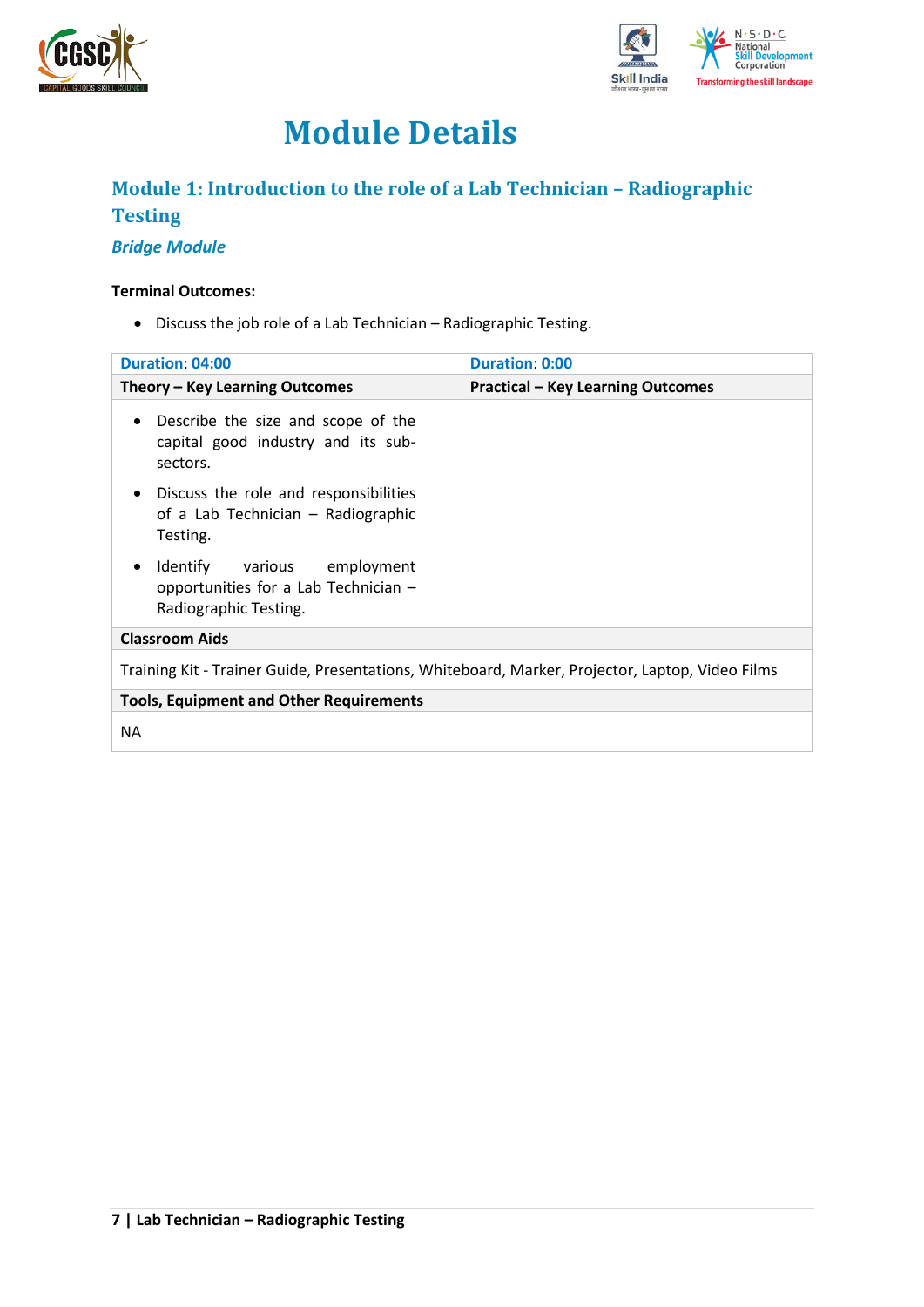



## <span id="page-7-0"></span>**Module 2: Health and safety Practices** *Mapped to CSC/N1335 v2.0*

#### **Terminal Outcomes:**

- Demonstrate ways to maintain personal health and safety.
- Describe the process of assisting in hazard management.
- Explain how to check the first aid box, firefighting and safety equipment.
- Describe the process of assisting in waste management.
- Explain the importance of following the fire safety guidelines.
- Explain the importance of following the emergency and first-aid procedures.
- Demonstrate the process of carrying out relevant documentation and review.

| <b>Duration: 20:00</b>                                                                                                                                                                      | Duration: 60:00                                                                                                                                                                           |  |  |  |
|---------------------------------------------------------------------------------------------------------------------------------------------------------------------------------------------|-------------------------------------------------------------------------------------------------------------------------------------------------------------------------------------------|--|--|--|
| Theory - Key Learning Outcomes                                                                                                                                                              | <b>Practical - Key Learning Outcomes</b>                                                                                                                                                  |  |  |  |
| Explain the recommended practices<br>$\bullet$<br>to be followed to ensure protection<br>from infections and transmission to<br>others, such as the use of hand<br>sanitizer and face mask. | Demonstrate the use of appropriate<br>$\bullet$<br>Personal Protective Equipment (PPE)<br>relevant to the task and work<br>conditions.<br>Demonstrate<br>handle<br>how<br>to<br>$\bullet$ |  |  |  |
| Explain the importance and process<br>of checking the work conditions,<br>assessing the potential health and<br>safety risks, and take appropriate<br>measures to mitigate them.            | hazardous materials safely.<br>Demonstrate the process of testing<br>$\bullet$<br>the firefighting and various safety<br>equipment to ensure they are in<br>usable condition.             |  |  |  |
| Explain the importance and process<br>$\bullet$<br>of selecting and using the appropriate<br>PPE relevant to the task and work<br>conditions.                                               | Demonstrate the process of recycling<br>and disposing different types of<br>waste appropriately.                                                                                          |  |  |  |
| Explain the<br>recommended<br>$\bullet$<br>techniques to be followed while<br>lifting and moving heavy objects to<br>avoid injury.                                                          | Demonstrate<br>how<br>to<br>the<br><b>use</b><br>appropriate type of fire extinguisher<br>to extinguish different types of fires<br>safely.                                               |  |  |  |
| Explain the importance of following<br>$\bullet$<br>the manufacturer's instructions and<br>workplace safety guidelines while<br>working on heavy machinery, tools<br>and equipment.         | Demonstrate how to administer<br>appropriate first aid to the injured<br>personnel.<br>οf<br>Demonstrate<br>the<br>process<br>performing<br>Cardiopulmonary                               |  |  |  |
| Explain the importance and process<br>$\bullet$<br>of identifying existing and potential<br>hazards at work.                                                                                | Resuscitation (CPR) on a potential<br>victim of cardiac arrest.<br>Demonstrate the process of carrying<br>$\bullet$                                                                       |  |  |  |
| Describe the process of assessing the<br>$\bullet$<br>potential risks and injuries associated<br>with the various hazards.                                                                  | documentation<br>appropriate<br>out<br>following a health and safety incident<br>at work, including all the required<br>information.                                                      |  |  |  |
| Explain how to prevent or minimise<br>different types of hazards.                                                                                                                           |                                                                                                                                                                                           |  |  |  |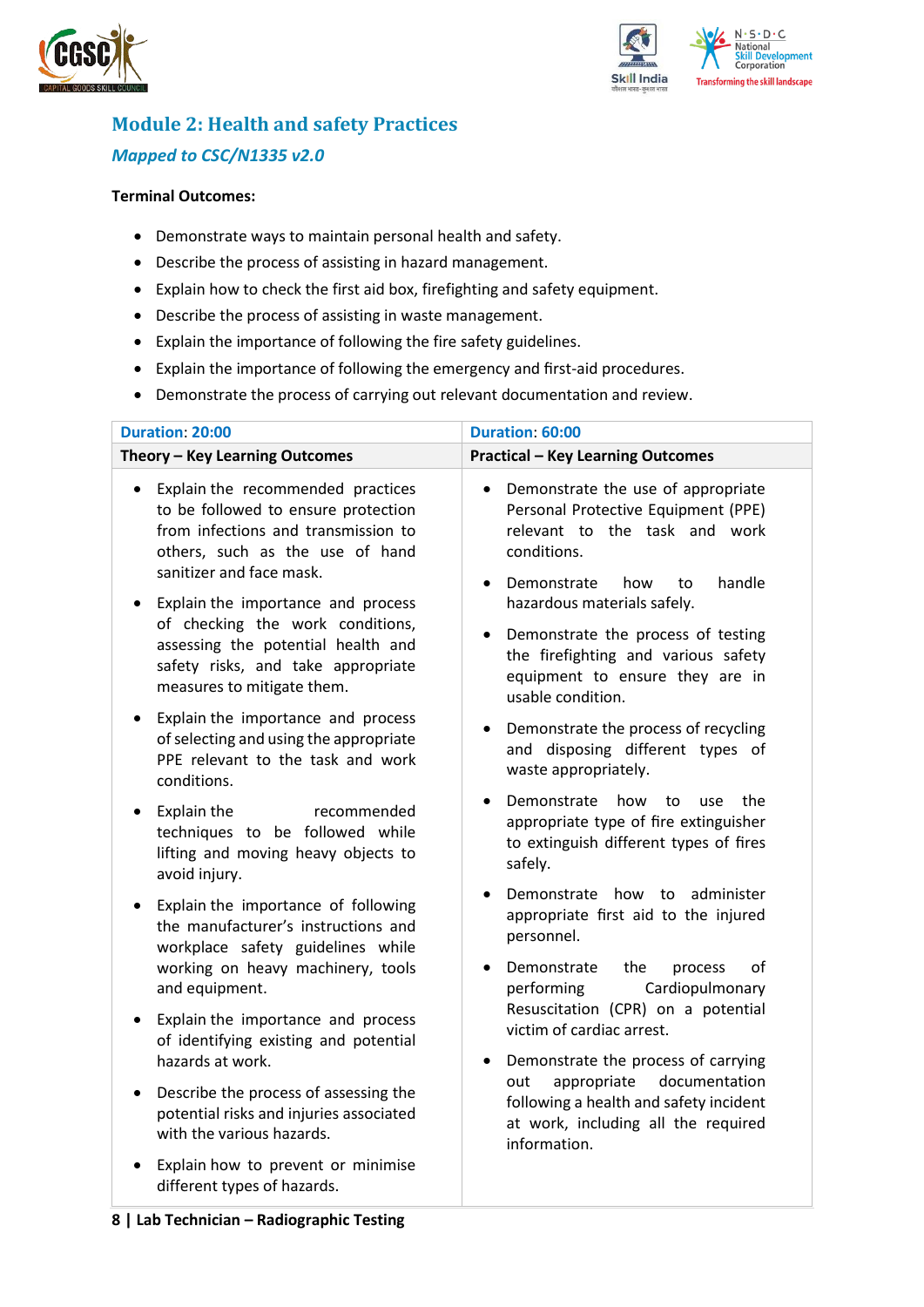



 $N.5.0.6$ **Skill Development**<br>Corporation **Transforming the skill landscape** 

- Explain how to handle and store hazardous materials safely.
- Explain the importance of ensuring the first aid box is updated with the relevant first aid supplies.
- Describe the process of checking and testing the firefighting and various safety equipment to ensure they are in a usable condition.
- Explain the criteria for segregating waste into appropriate categories.
- Describe the appropriate methods for recycling the recyclable waste.
- Describe the process of disposing of the non-recyclable waste safely and the applicable regulations.
- Explain the use of different types of fire extinguishers to extinguish different types of fires.
- State the recommended practices to be followed for a safe rescue during a fire emergency.
- Explain how to request assistance from the fire department to extinguish a serious fire.
- Explain the appropriate practices to be followed during workplace emergencies to ensure safety and minimise loss to organisational property.
- State the common health and safety hazards present in a work environment, associated risks, and how to mitigate them.
- State the safe working practices to be followed while working at various hazardous sites and using electrical equipment.
- Explain the importance of ensuring easy access to firefighting and safety equipment.
- Explain the appropriate preventative and remedial actions to be taken in the case of exposure to toxic materials, such as poisonous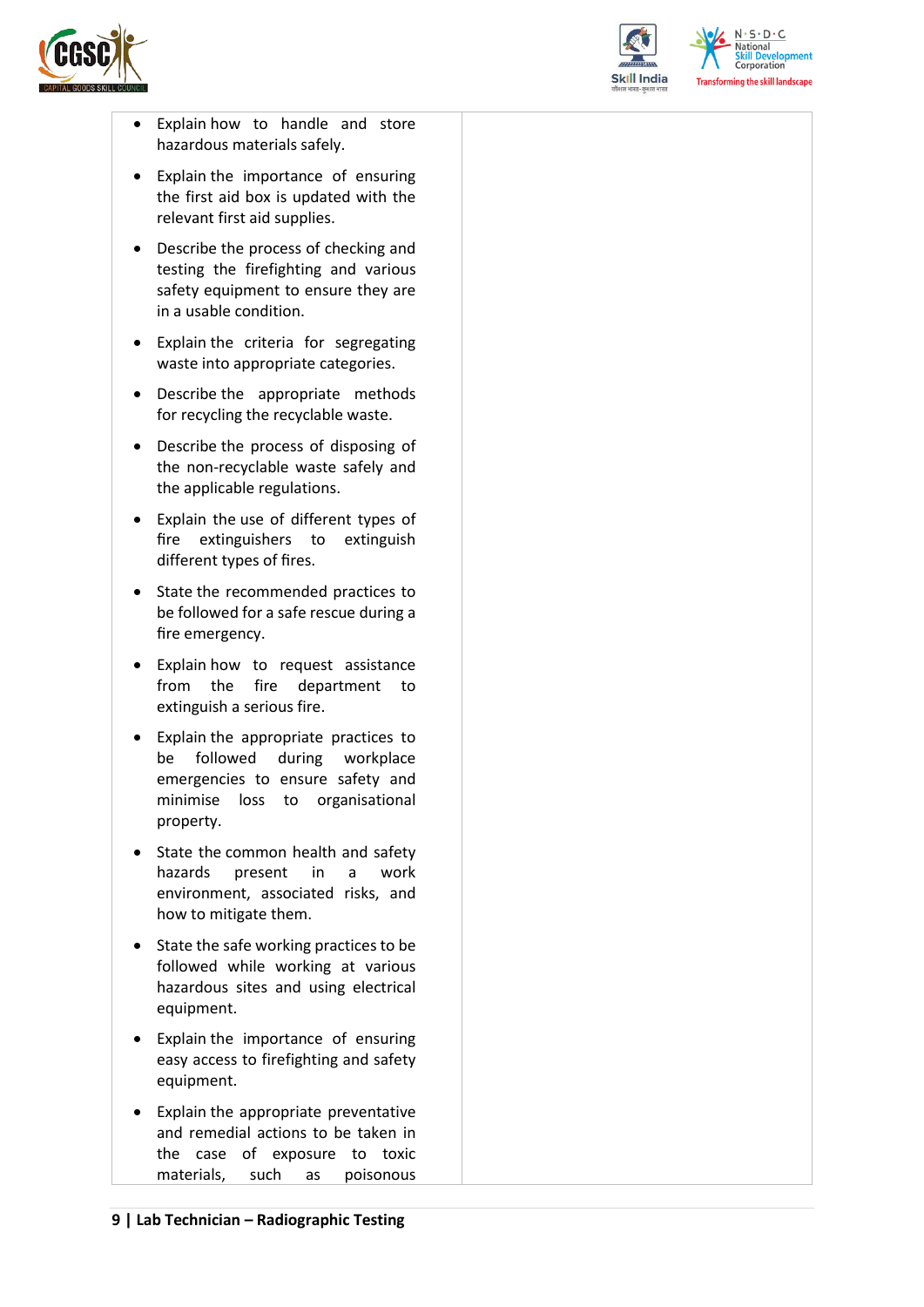



 $N.5.0.6$ National **Skill Development**<br>Corporation **Transforming the skill landscape** 

chemicals and gases.

- Explain various causes of fire in different work environments and the recommended precautions to be taken to prevent fire accidents.
- Describe different methods of extinguishing fire.
- List different materials used for extinguishing fire.
- Explain the applicable rescue techniques to be followed during a fire emergency.
- Explain the importance of placing safety signs and instructions at strategic locations in a workplace and following them.
- Explain different types of first aid treatment to be provided for different types of injuries.
- State the potential injuries associated with incorrect manual handling.
- Explain how to move an injured person safely.
- State various hazards associated with the use of various machinery, tools, implements, equipment and materials.
- Explain the importance of ensuring no obstruction and free access to fire exits.
- Explain how to free a person from electrocution safely.
- Explain how to administer appropriate first aid to an injured person.
- Explain how to perform Cardiopulmonary Resuscitation (CPR).
- Explain the importance of coordinating with the emergency services to request urgent medical assistance for persons requiring professional medical attention or hospitalisation.
- State the appropriate documentation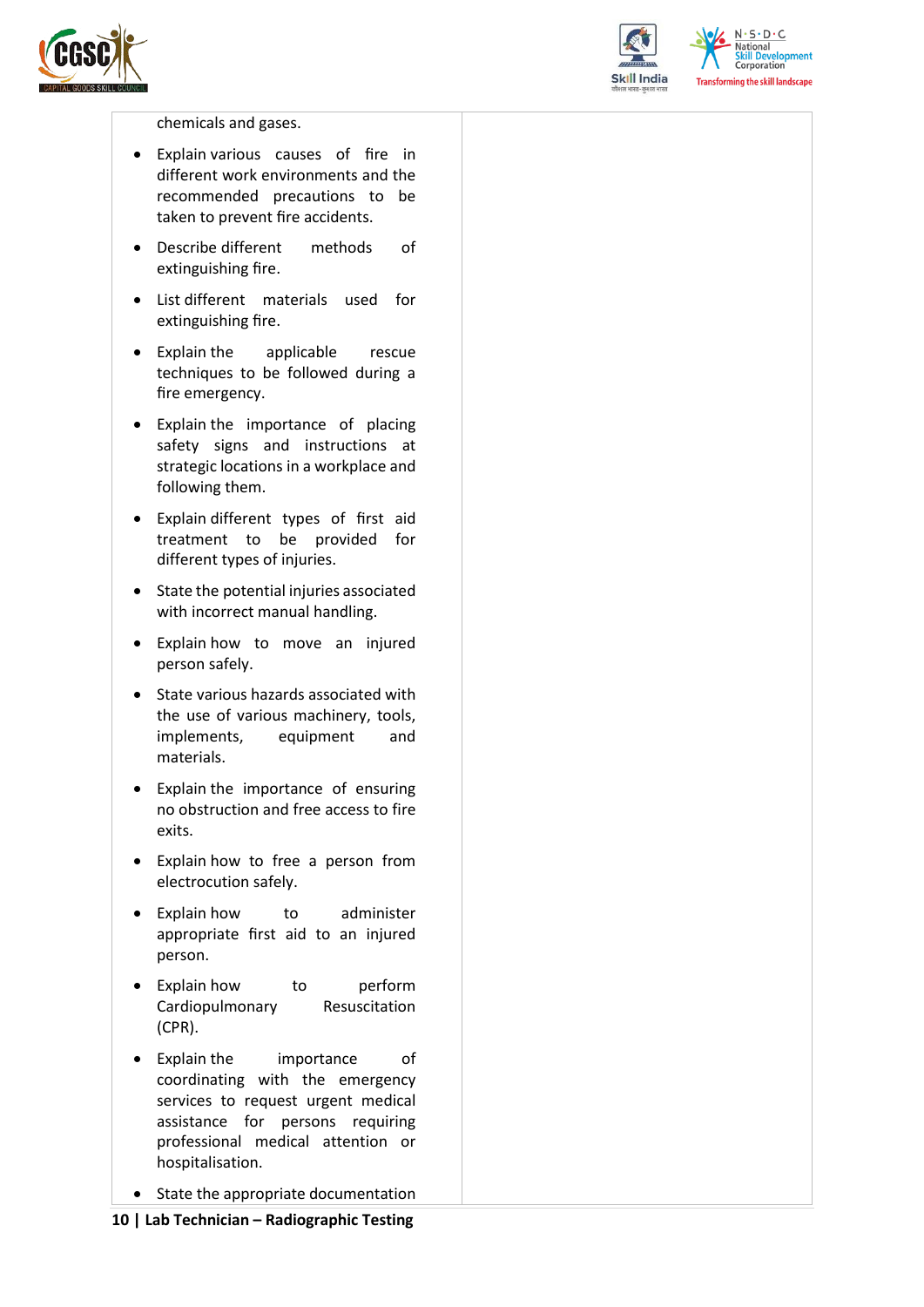



to be carried out following a health and safety incident at work, and the relevant information to be included.

- Explain the importance and process of reviewing the health and safety conditions at work regularly or following an incident.
- Explain the importance and process of implementing appropriate changes to improve the health and safety conditions at work.

#### **Classroom Aids**

Computer, Projection Equipment, PowerPoint Presentation and Software, Facilitator's Guide, Participant's Handbook.

#### **Tools, Equipment and Other Requirements**

Personal Protective Equipment, Cleaning Equipment and Materials, Sanitizer, Soap, Mask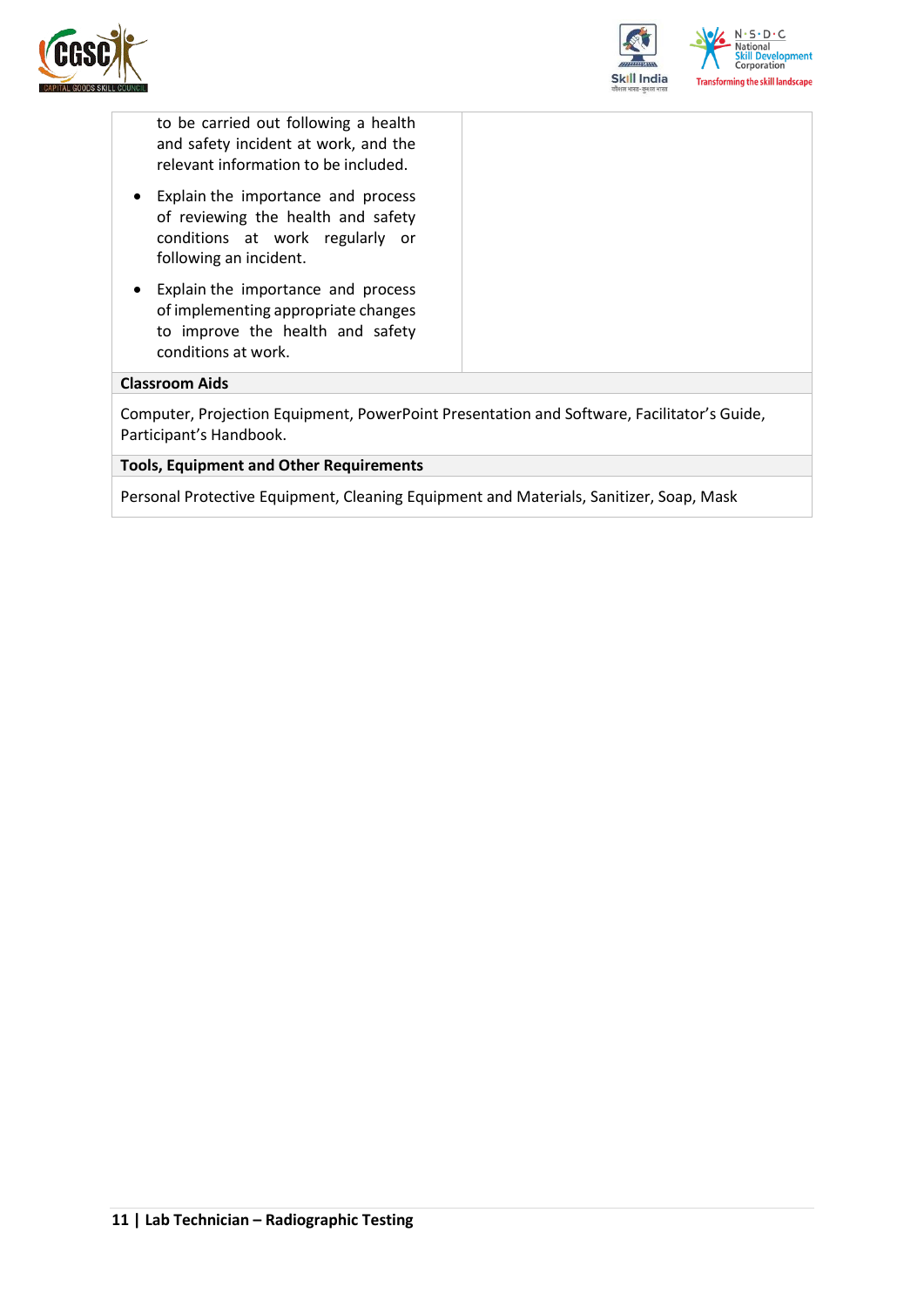



## <span id="page-11-0"></span>**Module 3: Process of coordinating with co-workers to achieve work efficiency**

### *Mapped to NOS CSC/N1336 v2.0*

#### **Terminal Outcomes:**

- Demonstrate ways to Work and communicate effectively with co-workers.
- Discuss ways to promote diversity and inclusion at the workplace.

| <b>Duration: 20:00</b>                                                                                                                                                                                                                                    | Duration: 60:00                                                                                                                                                                                                                            |  |  |
|-----------------------------------------------------------------------------------------------------------------------------------------------------------------------------------------------------------------------------------------------------------|--------------------------------------------------------------------------------------------------------------------------------------------------------------------------------------------------------------------------------------------|--|--|
| Theory - Key Learning Outcomes                                                                                                                                                                                                                            | <b>Practical - Key Learning Outcomes</b>                                                                                                                                                                                                   |  |  |
| Explain the importance and process<br>٠<br>of effective communication in the<br>workplace.<br>Explain the<br>barriers to effective<br>$\bullet$<br>communication<br>how<br>and<br>to<br>overcome them.<br>Explain the importance of teamwork<br>$\bullet$ | Demonstrate<br>the<br>of<br>process<br>preparing the relevant documents<br>and reports as per the supervisor's<br>instructions, providing appropriate<br>information<br>clearly<br>and<br>systematically.<br>Demonstrate how to mentor and |  |  |
| in an organisation's and individual's<br>success.<br>Explain the importance of active<br>٠                                                                                                                                                                | assist subordinates in the execution<br>of their work responsibilities.<br>Demonstrate the process of using<br>٠<br>efficiently<br>various<br>resources<br>to                                                                              |  |  |
| listening in the work environment.<br>State the appropriate techniques to<br>٠                                                                                                                                                                            | utilisation and<br>maximum<br>ensure<br>minimum wastage.                                                                                                                                                                                   |  |  |
| be followed for active listening.<br>Explain the importance of tone and<br>٠<br>pitch ineffective communication.                                                                                                                                          | Demonstrate how to communicate<br>politely<br>clearly<br>and<br>to<br>ensure<br>effective communication with co-                                                                                                                           |  |  |
| Explain the importance of avoiding<br>٠<br>casual expletives and unpleasant<br>while<br>communicating<br>terms<br>professional circles.                                                                                                                   | workers.<br>Demonstrate appropriate verbal and<br>non-verbal communication that is<br>respectful of genders and disability.                                                                                                                |  |  |
| Explain the<br>οf<br>importance<br>maintaining discipline and ethical<br>behaviour at work.                                                                                                                                                               |                                                                                                                                                                                                                                            |  |  |
| State the<br>common<br>for<br>reasons<br>$\bullet$<br>interpersonal conflict and how to<br>resolve them.                                                                                                                                                  |                                                                                                                                                                                                                                            |  |  |
| Explain the importance of developing<br>٠<br>effective working relationships for<br>professional success.                                                                                                                                                 |                                                                                                                                                                                                                                            |  |  |
| Describe the process of expressing<br>addressing<br>and<br>grievances<br>appropriately and effectively.                                                                                                                                                   |                                                                                                                                                                                                                                            |  |  |
| Explain the importance and process<br>of planning daily tasks to ensure their<br>timely completion and efficient use of                                                                                                                                   |                                                                                                                                                                                                                                            |  |  |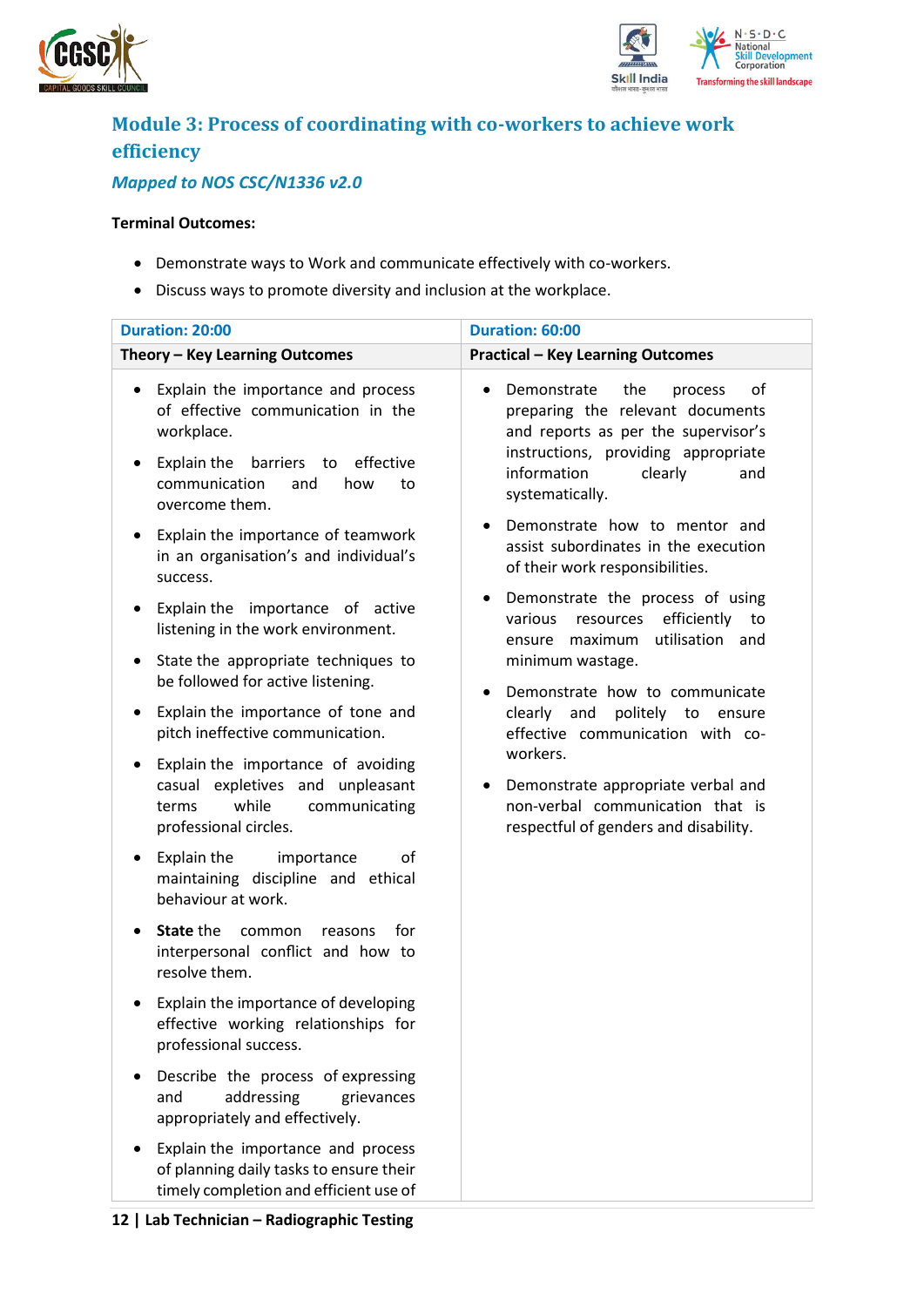



 $N.5.0.6$ **National Skill Development**<br>Corporation **Transforming the skill landscape** 

#### time.

- Explain the importance of adhering to the limits of authority at work.
- Explain the importance of following the applicable quality standards and timescales at work.
- Explain the importance of coordinating with co-workers to achieve the work objectives efficiently.
- Explain the relevant documentation requirements.
- Explain the importance of providing appropriate information clearly and systematically in work documents.
- State the escalation matrix to be followed to deal with out of authority tasks and concerns.
- Explain the importance and process of mentoring and assisting subordinates in the execution of their work responsibilities.
- Explain how to identify possible disruptions to work prevent them.
- Explain how to use various resources efficiently to ensure maximum utilisation and minimum wastage.
- Explain the recommended practices to be followed at work to avoid and resolve conflicts at work.
- Explain the importance and process of efficient and timely dissemination of information to the authorised personnel.
- Explain the procedure to report inappropriate behaviour e.g., harassment.

#### **Classroom Aids:**

Training Kit (Trainer Guide, Presentations). Whiteboard, Marker, Projector, Laptop

#### **Tools, Equipment and Other Requirements**

NA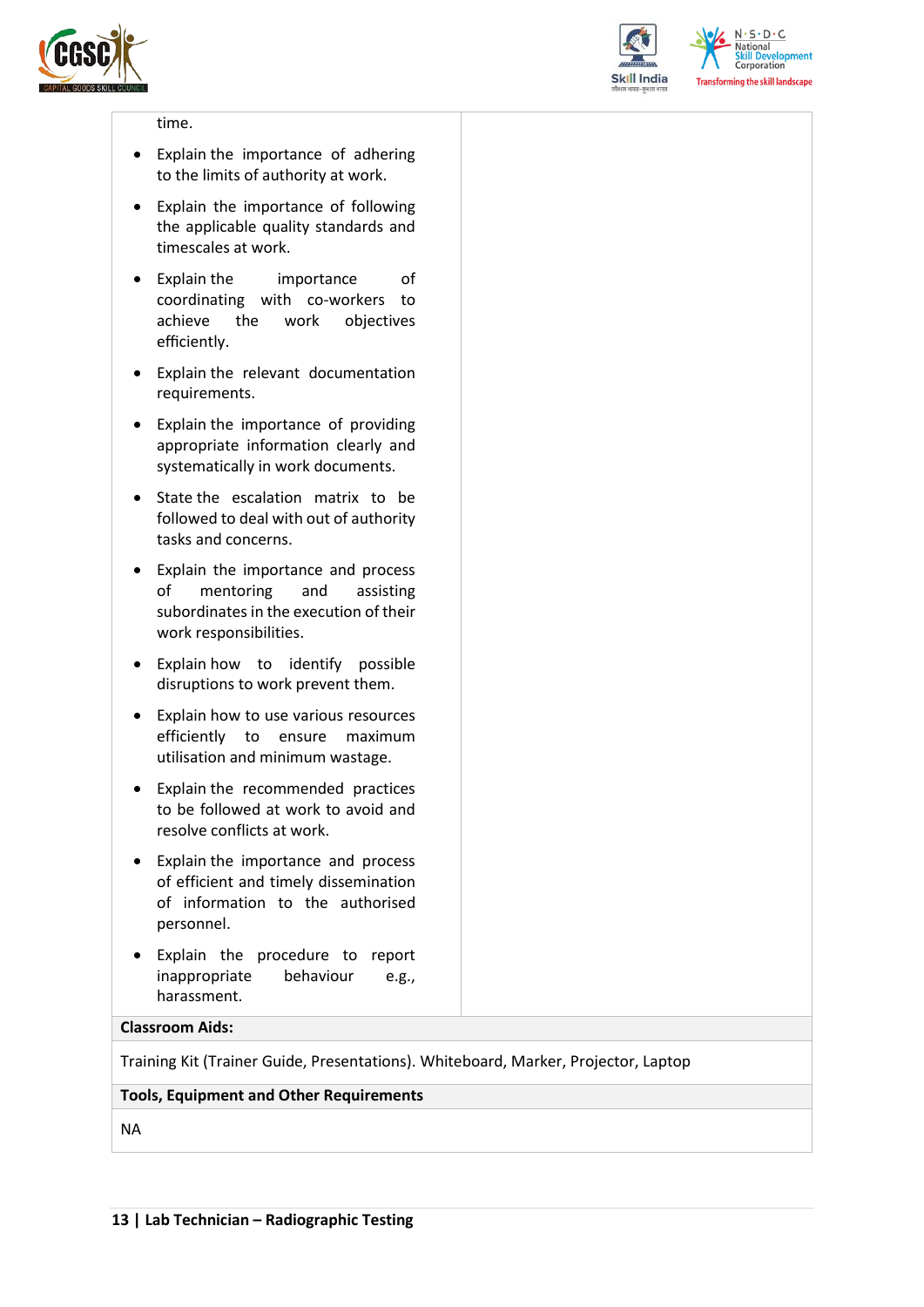



### <span id="page-13-0"></span>**Module 4: Process of carrying out radiographic testing on various materials** *Mapped to CSC/N0603 v2.0*

#### **Terminal Outcomes:**

- Describe the process of preparing for carrying out radiographic testing.
- Demonstrate the process of carrying out radiographic testing.
- Explain the importance of using resources optimally.

| Duration: 76:00                                                                                                                                                                                                                                    | <b>Duration: 180:00</b>                                                                                                                                                                                                                                                                                       |
|----------------------------------------------------------------------------------------------------------------------------------------------------------------------------------------------------------------------------------------------------|---------------------------------------------------------------------------------------------------------------------------------------------------------------------------------------------------------------------------------------------------------------------------------------------------------------|
| Theory - Key Learning Outcomes                                                                                                                                                                                                                     | <b>Practical - Key Learning Outcomes</b>                                                                                                                                                                                                                                                                      |
|                                                                                                                                                                                                                                                    |                                                                                                                                                                                                                                                                                                               |
| Explain the importance of recording<br>the relevant data during the various<br>stages of testing.<br>Explain the concepts and benefits of<br>٠<br>Industry 4.0 and Industrial Internet of<br>Things (IIoT).<br>State the terminology<br>associated | Demonstrate the process of setting<br>up radiographic films, intensifying<br>screens Image Quality Indicators<br>(IQIs) and identification markers in<br>the test zone appropriately, providing<br>the correct source location, Source<br>$(SFD)$ ,<br>Distance<br>Focal<br>beam<br>orientation and exposure. |
| with radiographic testing procedures.                                                                                                                                                                                                              | Demonstrate<br>the<br>οf<br>process                                                                                                                                                                                                                                                                           |
| List the relevant tools, equipment<br>and resources used while conducting<br>radiographic tests, such as films,<br>machine consumables, test materials,<br>etc.                                                                                    | preparing the testing tools<br>and<br>equipment for use, and carrying out<br>their routine maintenance before<br>use.                                                                                                                                                                                         |
| State the relevant regulations and<br>codes of practice to be followed<br>radiographic testing<br>when<br>using                                                                                                                                    | Demonstrate how to conduct various<br>radiographic tests, following the<br>defined<br>radiographic<br>testing<br>procedures.                                                                                                                                                                                  |
| equipment.<br>State the relevant safety precautions<br>٠<br>while<br>taken<br>conducting<br>be<br>to<br>radiographic tests on engineering<br>products and materials.                                                                               | Show how to operate the relevant<br>$\bullet$<br>radiographic tools and equipment as<br>per the manufacturers' instructions.<br>Demonstrate<br>the<br>οf<br>the<br>use                                                                                                                                        |
| Describe the process of checking the<br>$\bullet$<br>Controlled Test Zone complies with<br>regulatory<br>the<br>applicable<br>requirements.                                                                                                        | appropriate imaging techniques to<br>display the final image, such as Film<br>Radiography, Real-Time Radiography<br>(RTR), Computed Tomography (CT),<br>Digital Radiography (DR), Computed                                                                                                                    |
| Explain how to deal with various<br>hazards associated with radiographic<br>testing activities, such as electrical<br>contact, moving mechanical parts,<br>radiation, toxic chemicals, etc.                                                        | Radiography (CR), etc.<br>Show how to record the test results<br>manually and electronically following<br>the organisational procedures.                                                                                                                                                                      |
| Explain various<br>safe<br>working                                                                                                                                                                                                                 | Show how to review the results and<br>carry out further tests if necessary.                                                                                                                                                                                                                                   |
| practices to be followed in industrial<br>radiography, as prescribed by Atomic<br>Energy Regulatory Board (AERB).                                                                                                                                  | Demonstrate how to analyse the<br>testing<br>data,<br>draw<br>appropriate<br>conclusions and prepare the relevant                                                                                                                                                                                             |
| Describe the process of conducting                                                                                                                                                                                                                 | reports.                                                                                                                                                                                                                                                                                                      |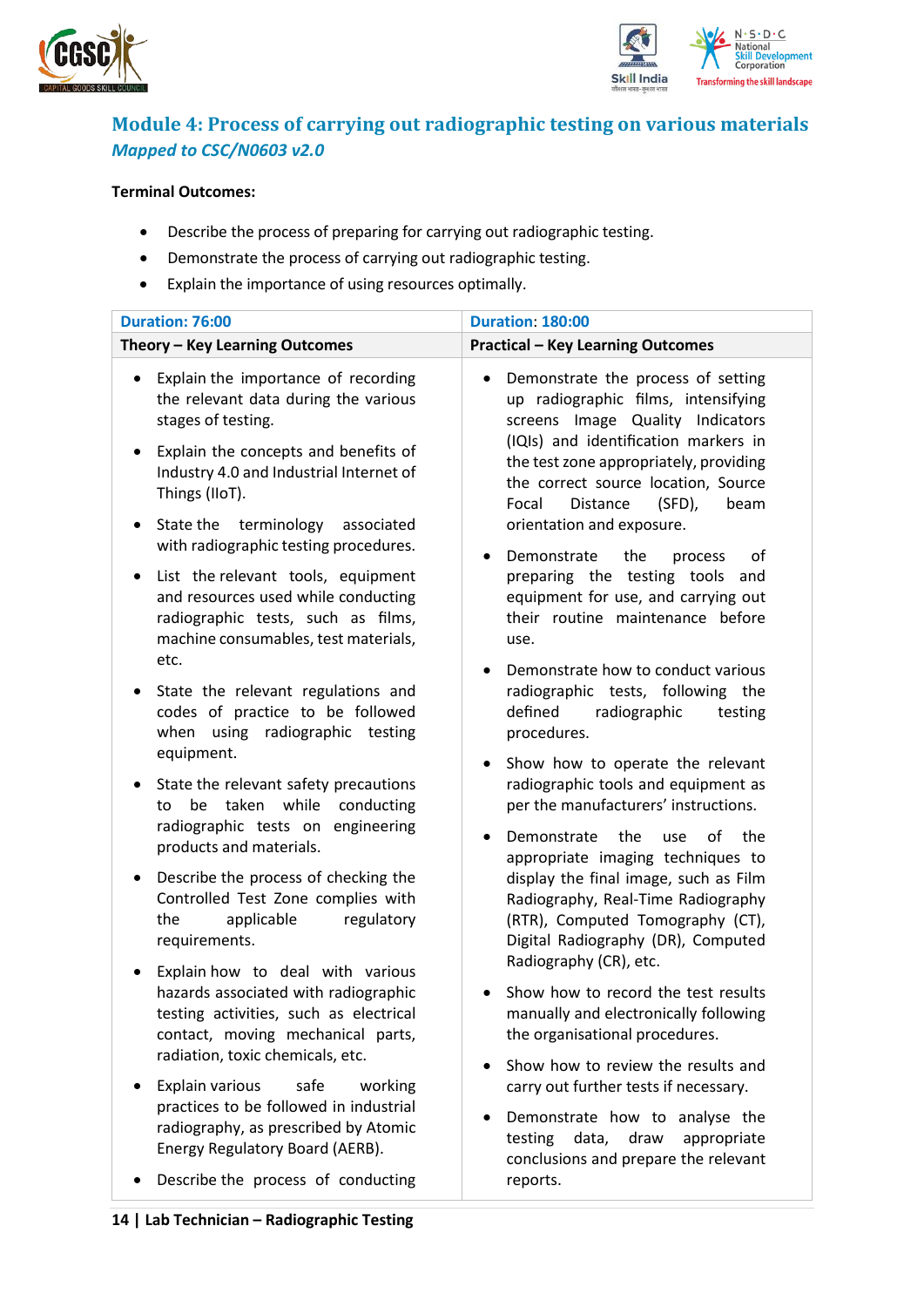



radiographic testing, i.e. the use of gamma and x-ray radiation as a penetrating agent; shadow effect; projection and capture of the image on photographic type film, etc.

- List the sources of radiation used in radiographic testing activities, such as x-ray tubes and radioactive isotopes.
- Describe the process of image formation, including rectilinear propagation.
- Explain the preparation requirements of the X-ray tube generator.
- Explain how to set up the tube or radiation source, including the equipment controls, testing parameters, focal spot size, safety devices, and the use of exposure charts.
- Explain the importance of checking the condition of all electrical cables and connections of the relevant equipment.
- Describe the process of handling and storing gamma-ray source containers safely.
- Explain the importance and process of transporting the radioactive materials safely.
- List different types of discontinuities/ flaws detected through radiography and their effect on the material.
- Explain the types of X-ray generators and radioisotopes and their effect on radiographic sensitivity tools, equipment, techniques and system verification checks.
- Explain the specialized applications of radiography.
- Explain the principles of image formation, film and chemical properties and processing techniques.
- Explain various types of films and screens, their properties and their
- Demonstrate the process of carrying out minor repair and maintenance of the testing tools and equipment.
- Demonstrate the use of various industry 4.0 manufacturing technologies.
- Demonstrate the process of optimising the usage of electricity and other resources in various tasks and processes.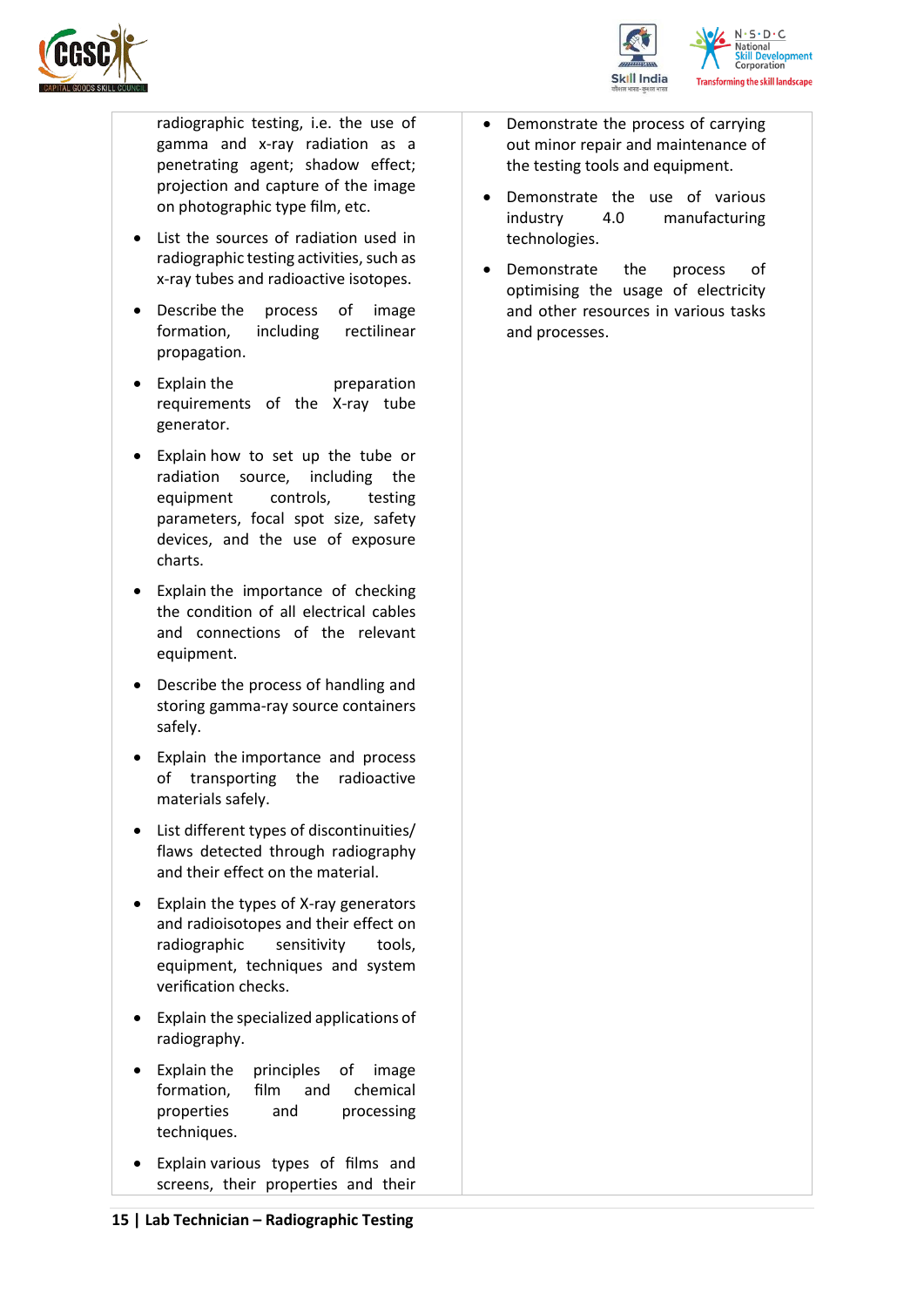



 $N.5.0.6$ National **Skill Development**<br>Corporation **Transforming the skill landscape** 

#### effects on image quality.

- State the relevant parameters against which the quality of the developed image is checked, such as processing faults, contrast, sensitivity, density, etc.
- Explain how to maintain and store radiographic testing equipment.
- Explain how to use the safety features of radioisotope cameras and X-ray equipment.
- Explain how to prepare materials or structures for the radiographic testing activities, including the identification of the test area and the use of lead markers.
- List various material/ product areas on which radiographic tests are conducted, such as welded joints, castings; forged, rolled, extruded products/materials; cold-formed products, heat-treated components, etc.
- List various types of information included in a radiographic test report, such as product identification; test areas covered by identified radiographs; test area geometries and thickness; radiographic parameters; testing conditions; type of Image Quality Indication (IQI); film type; processing conditions; etc.
- Explain different types of radiographic films, such as emulsion, and intensifying screens
- Describe the process of developing, fixing, washing and drying films
- Explain the effect of processing faults, characteristic curves, light exposure and temperature on the film
- Explain how to control the conditions during the development film
- Explain the response of defects to penetrative radiation, and the resulting images on the film.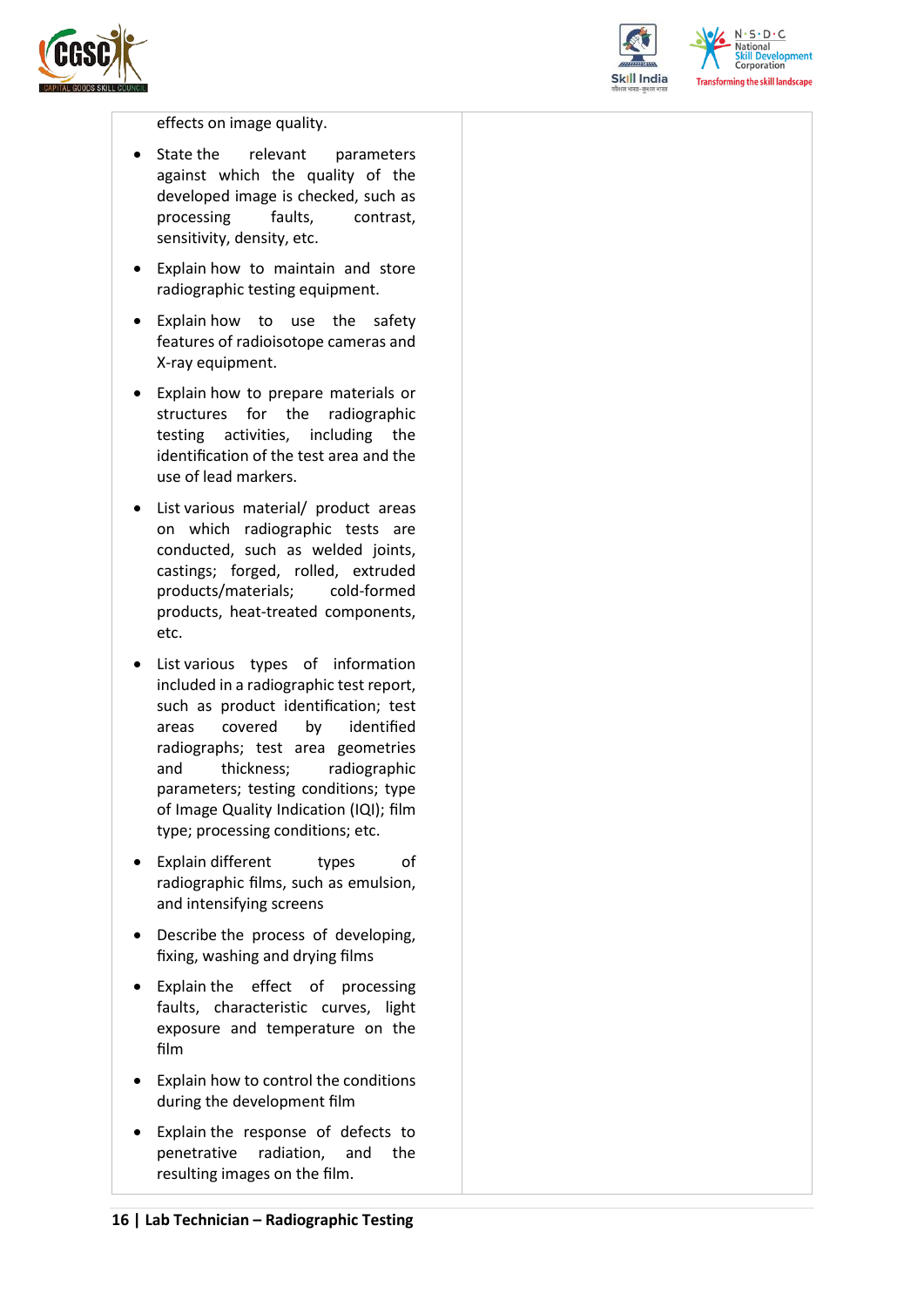



- Describe the process of setting up/maintaining the storage facilities for unexposed, exposed and developed films.
- State the appropriate action to be taken in case accidents involving radioactive sources take place.
- List various problems associated with different stages of the radiographic testing, and how to prevent/ resolve them, such as sample collection, inspection and testing activities and the interpretation of test results.
- Explain the benefits and methods of resource optimisation.

#### **Classroom Aids**

Training Kit (Trainer Guide, Presentations). Whiteboard, Marker, Projector, Laptop

**Tools, Equipment and Other Requirements** 

<span id="page-16-0"></span>X-Ray Tube (Generator) With Equipment Control, Gamma Ray Source Container, Photographic Type Film, Equipment for Film Development, Fixing, Washing and Drying, Personal Protective Equipment: Safety Helmet, Safety Footwear, Respiratory Protective Equipment, Arm and Hand Protection, Eye and Face Protection, Protective Clothing and Overall, Ear Protection, Safety Belt and Harness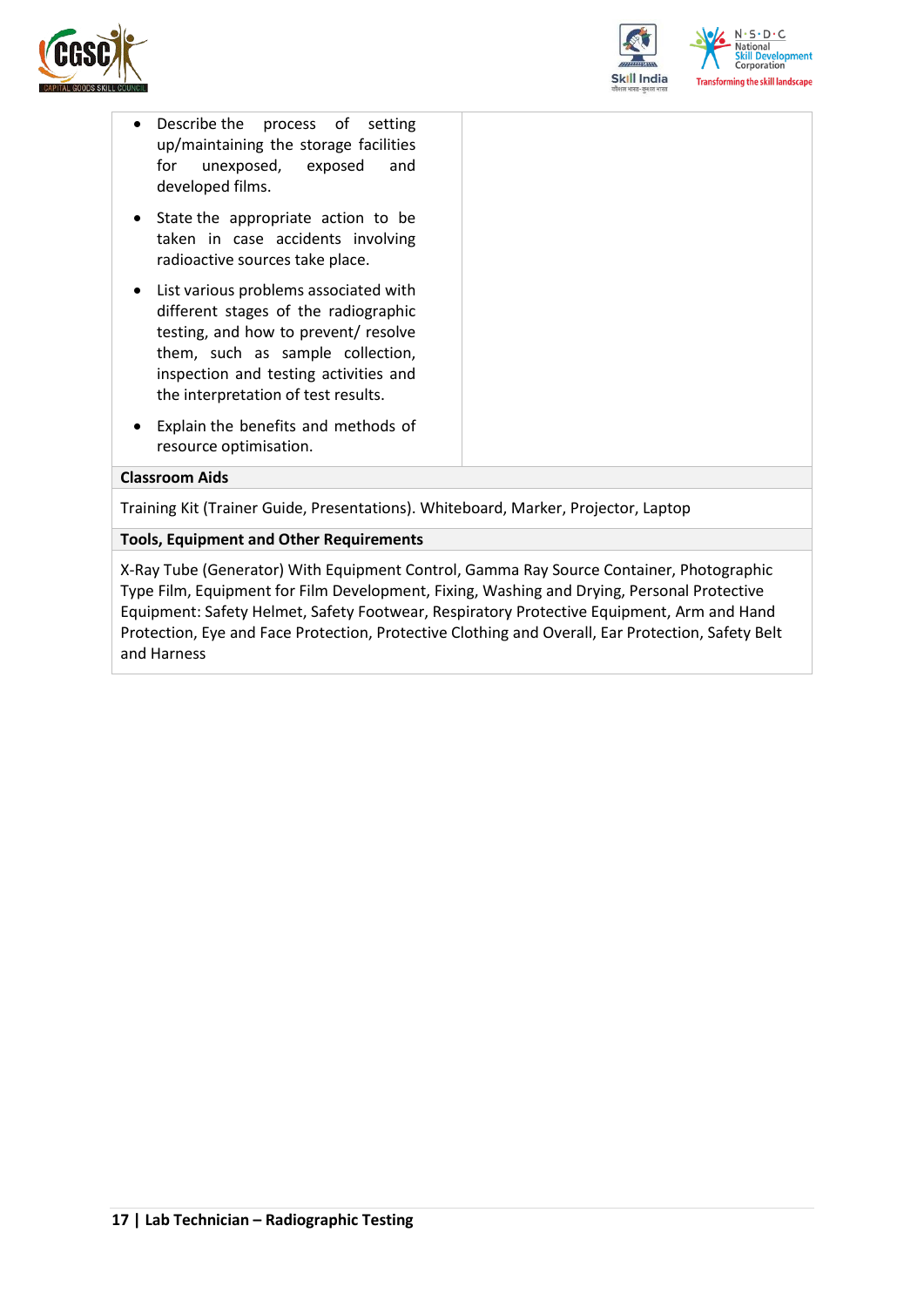



## **Annexure**

## <span id="page-17-0"></span>**Trainer Requirements**

| <b>Trainer Prerequisites</b>         |                                                    |                                               |                                                      |                            |                       |                                                                     |  |
|--------------------------------------|----------------------------------------------------|-----------------------------------------------|------------------------------------------------------|----------------------------|-----------------------|---------------------------------------------------------------------|--|
| <b>Minimum</b><br><b>Educational</b> | Specialization                                     | <b>Relevant Industry</b><br><b>Experience</b> |                                                      | <b>Training Experience</b> |                       | <b>Remarks</b>                                                      |  |
| Qualification                        |                                                    | Years                                         | <b>Specialization</b>                                | Years                      | <b>Specialization</b> |                                                                     |  |
| Diploma<br>/Degree                   | Diploma<br>/Degree in<br>Mechanical<br>Engineering | 4                                             | Lab<br>Technician-<br>Radiographic<br><b>Testing</b> | 0                          |                       | Practical skills and<br>knowledge required<br>in the relevant field |  |

| <b>Trainer Certification</b>                                                                                                            |                                                                                                                                                                                          |  |  |  |
|-----------------------------------------------------------------------------------------------------------------------------------------|------------------------------------------------------------------------------------------------------------------------------------------------------------------------------------------|--|--|--|
| <b>Platform Certification</b><br><b>Domain Certification</b>                                                                            |                                                                                                                                                                                          |  |  |  |
| Certified for Job Role: "Lab Technician -<br>Radiographic Testing" mapped to QP:<br>"CSC/Q0603, v1.0". Minimum accepted score is<br>80% | Recommended that the Trainer is certified for the<br>Job Role: "Trainer", mapped to the Qualification<br>Pack: "MEP/Q0102". Minimum accepted as per<br>respective SSC guidelines is 80%. |  |  |  |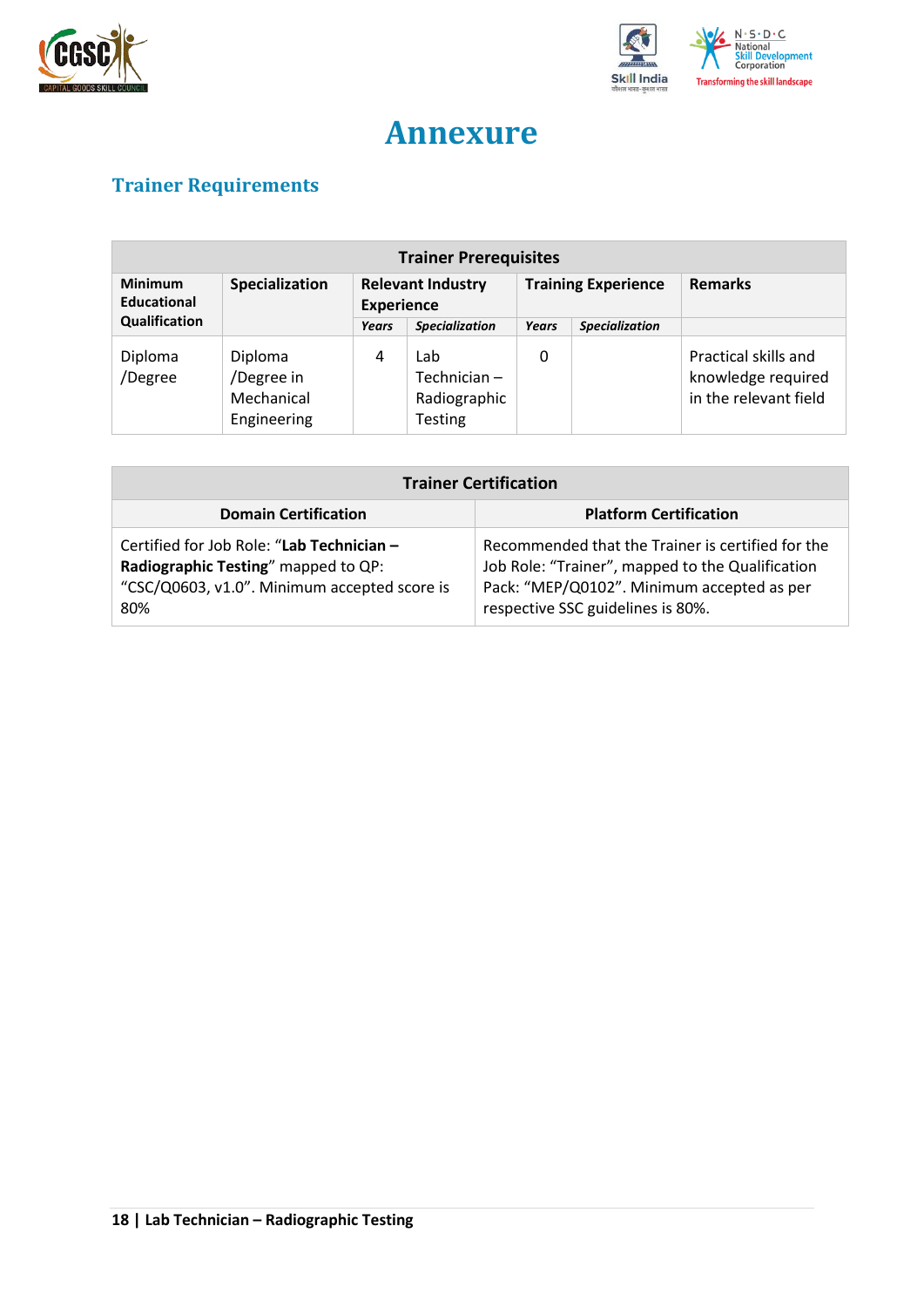



## <span id="page-18-0"></span>**Assessor Requirements**

| <b>Assessor Prerequisites</b> |                                                 |                                               |                                                    |                                                 |                       |                                                                              |
|-------------------------------|-------------------------------------------------|-----------------------------------------------|----------------------------------------------------|-------------------------------------------------|-----------------------|------------------------------------------------------------------------------|
| <b>Minimum</b><br>Educational | Specialization                                  | <b>Relevant Industry</b><br><b>Experience</b> |                                                    | <b>Training/Assessment</b><br><b>Experience</b> |                       | <b>Remarks</b>                                                               |
| Qualification                 |                                                 | Years                                         | <b>Specialization</b>                              | Years                                           | <b>Specialization</b> |                                                                              |
| Diploma<br>/Degree            | Diploma /Degree<br>in Mechanical<br>Engineering | 4                                             | Lab Technician -<br>Radiographic<br><b>Testing</b> | 0                                               |                       | Practical skills<br>and<br>knowledge<br>required in<br>the relevant<br>field |

| <b>Assessor Certification</b>                                                                                                           |                                                                                                                                 |  |
|-----------------------------------------------------------------------------------------------------------------------------------------|---------------------------------------------------------------------------------------------------------------------------------|--|
| <b>Domain Certification</b>                                                                                                             | <b>Platform Certification</b>                                                                                                   |  |
| Certified for Job Role: "Lab Technician -<br>Radiographic Testing" mapped to QP:<br>"CSC/Q0603, v1.0". Minimum accepted score is<br>80% | Certified for the Job Role: "Assessor", mapped<br>to the Qualification Pack: "MEP/Q2701, v1.0", with a<br>minimum score of 80%. |  |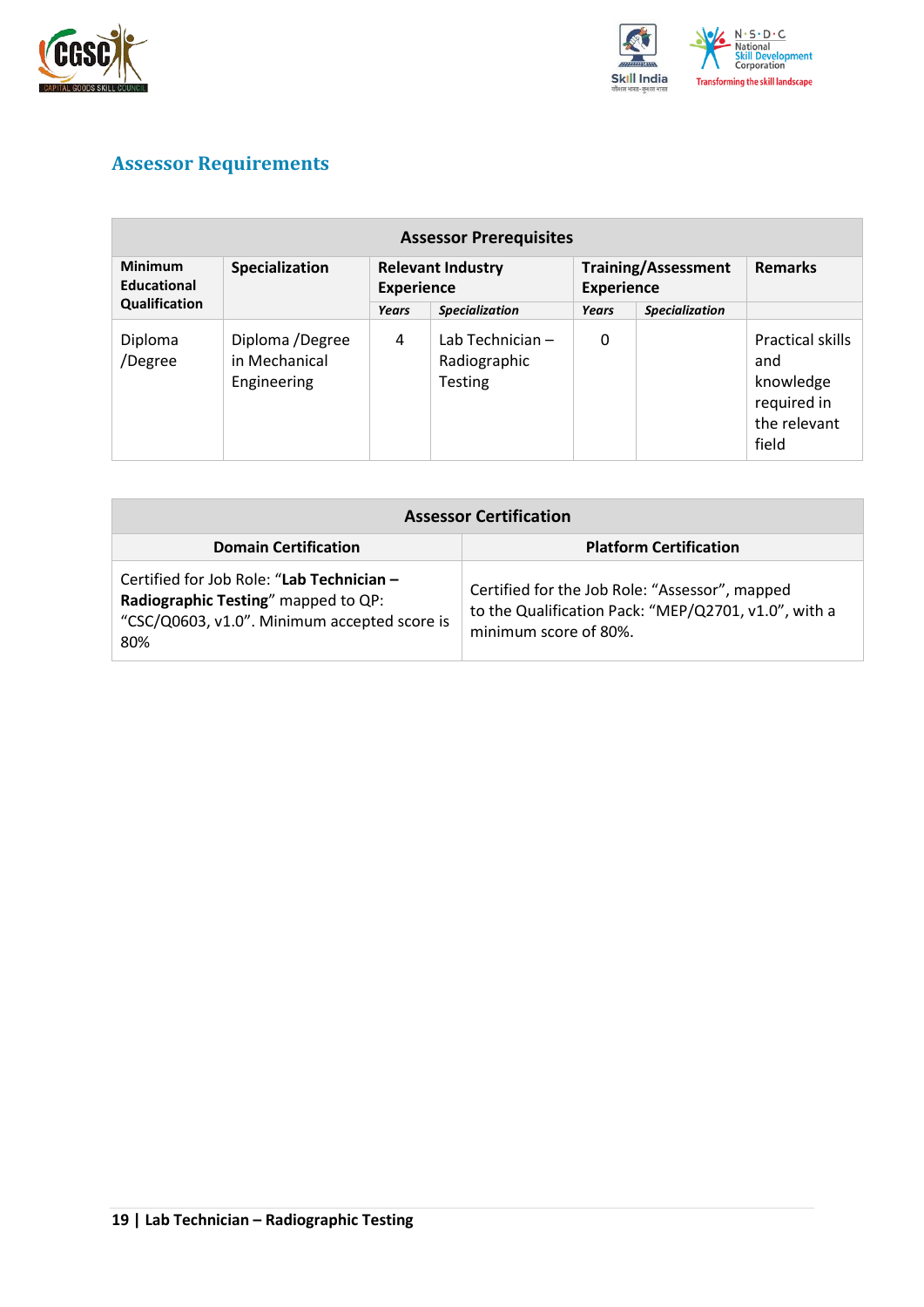



### <span id="page-19-0"></span>**Assessment Strategy**

- 1. Assessment System Overview:
	- Batches assigned to the assessment agencies for conducting the assessment on SDMS/SIP or email
	- Assessment agencies send the assessment confirmation to VTP/TC looping SSC
	- The assessment agency deploys the ToA certified Assessor for executing the assessment
	- SSC monitors the assessment process & records
- 2. Testing Environment

To ensure a conducive environment for conducting a test, the trainer will:

- Confirm that the centre is available at the same address as mentioned on SDMS or SIP
- Check the duration of the training.
- Check the Assessment Start and End time to be 10 a.m. and 5 p.m. respectively
- Ensure there are 2 Assessors if the batch size is more than 30.
- Check that the allotted time to the candidates to complete Theory & Practical Assessment is correct.
- Check the mode of assessment—Online (TAB/Computer) or Offline (OMR/PP).
- Confirm the number of TABs on the ground are correct to execute the Assessment smoothly.
- Check the availability of the Lab Equipment for the particular Job Role.
- 3. Assessment Quality Assurance levels / Framework:
	- Question papers created by the Subject Matter Experts (SME)
	- Question papers created by the SME verified by the other subject Matter Experts
	- Questions are mapped with NOS and PC
	- Question papers are prepared considering that levels 1 to 3 are for the unskilled & semiskilled individuals, and levels 4 and above are for the skilled, supervisor & higher management
	- The assessor must be ToA certified and the trainer must be ToT Certified
	- The assessment agency must follow the assessment guidelines to conduct the assessment
- 4. Types of evidence or evidence-gathering protocol:
	- Time-stamped & geotagged reporting of the assessor from assessment location
	- Centre photographs with signboards and scheme-specific branding
	- Biometric or manual attendance sheet (stamped by TP) of the trainees during the training period
	- Time-stamped & geotagged assessment (Theory + Viva + Practical) photographs & videos
- 5. Method of verification or validation:

To verify the details submitted by the training centre, the assessor will undertake:

- A surprise visit to the assessment location
- A random audit of the batch
- A random audit of any candidate
- 6. Method for assessment documentation, archiving, and access
	- To protect the assessment papers and information, the assessor will ensure:
		- Hard copies of the documents are stored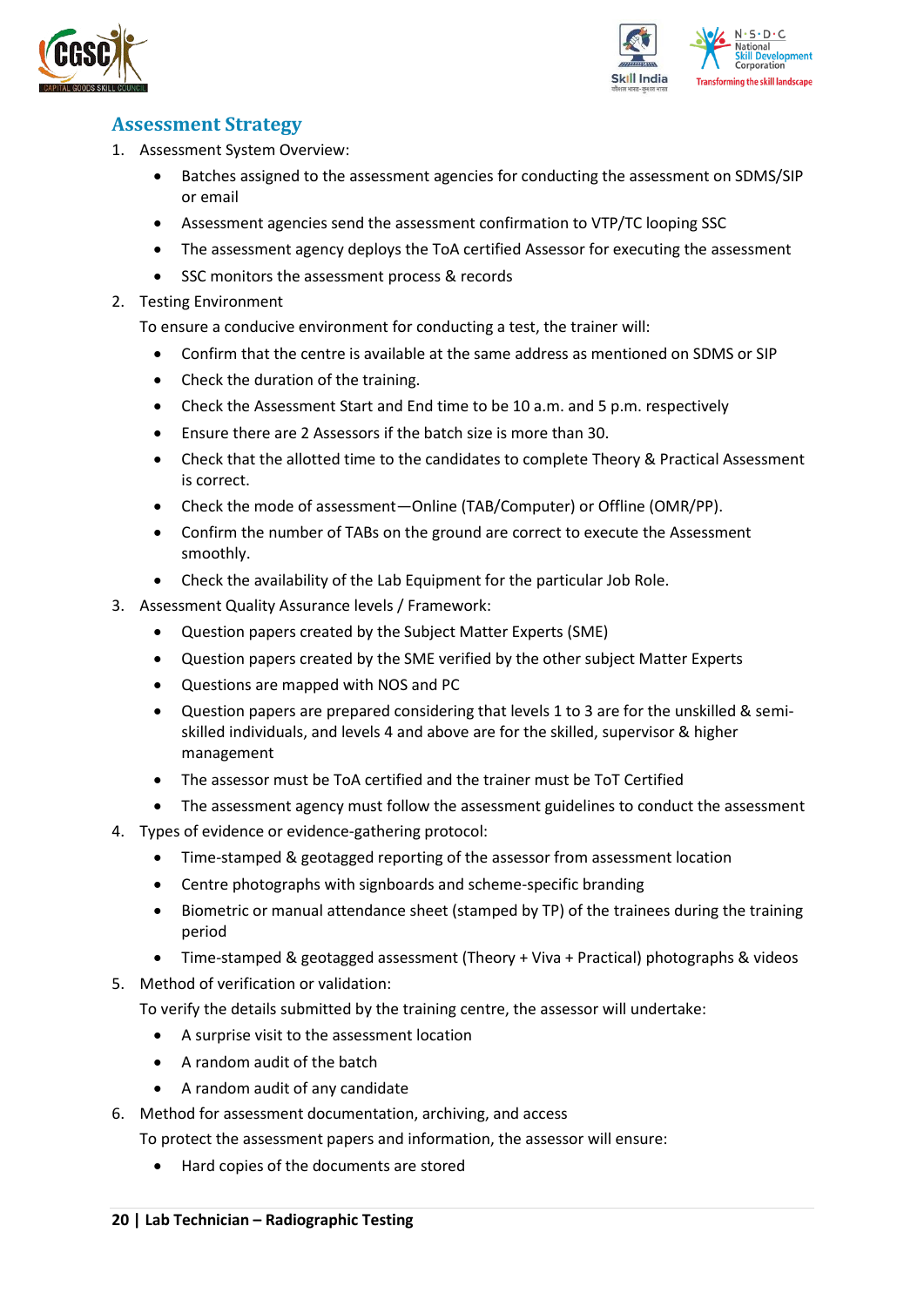



- Soft copies of the documents & photographs of the assessment are uploaded/accessed from Cloud Storage
- Soft copies of the documents & photographs of the assessment are stored on the Hard drive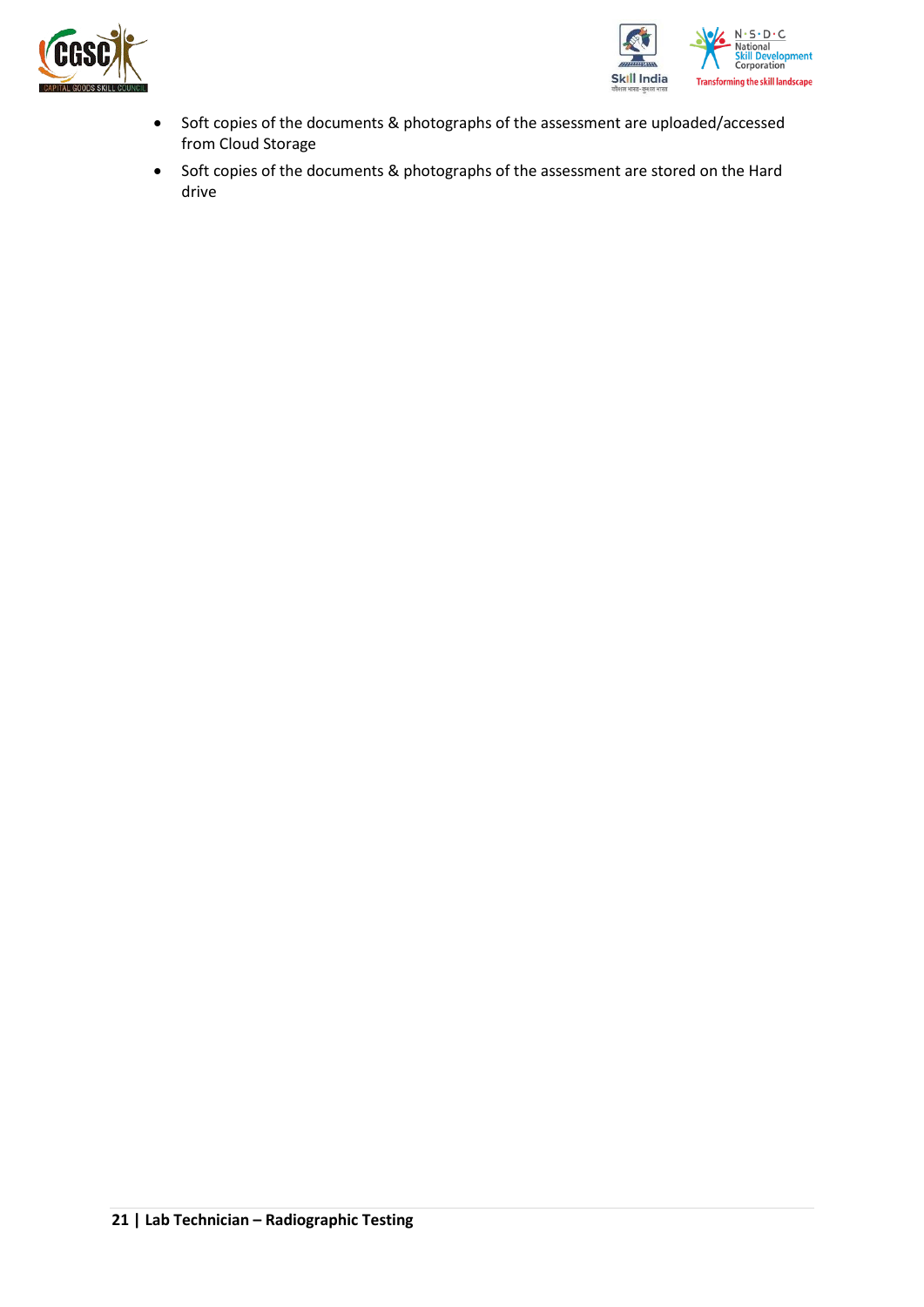



## <span id="page-21-0"></span>**References**

### <span id="page-21-1"></span>**Glossary**

| <b>Term</b>                  | <b>Description</b>                                                                                                                                                                                                                                                                                                                                |
|------------------------------|---------------------------------------------------------------------------------------------------------------------------------------------------------------------------------------------------------------------------------------------------------------------------------------------------------------------------------------------------|
| <b>Declarative knowledge</b> | Declarative knowledge refers to facts, concepts and principles that need to<br>be known and/or understood in order to accomplish a task or to solve a<br>problem.                                                                                                                                                                                 |
| <b>Key Learning</b>          | The key learning outcome is the statement of what a learner needs to know,<br>understand and be able to do in order to achieve the terminal outcomes. A<br>set of key learning outcomes will make up the training outcomes. Training<br>outcome is specified in terms of knowledge, understanding (theory) and<br>skills (practical application). |
| (M) TLO                      | On-the-job training (Mandatory); trainees are mandated to complete<br>specified hours of training on-site                                                                                                                                                                                                                                         |
| OJT (R)                      | On-the-job training (Recommended); trainees are recommended the<br>specified hours of training on-site                                                                                                                                                                                                                                            |
| <b>Procedural Knowledge</b>  | Procedural knowledge addresses how to do something, or how to perform a                                                                                                                                                                                                                                                                           |
| <b>Training Outcome</b>      | Training outcome is a statement of what a learner will know, understand<br>and be able to do upon the completion of the training.                                                                                                                                                                                                                 |
| <b>Terminal Outcome</b>      | The terminal outcome is a statement of what a learner will know,<br>understand and be able to do upon the completion of a module. A set of<br>terminal outcomes help to achieve the training outcome.                                                                                                                                             |